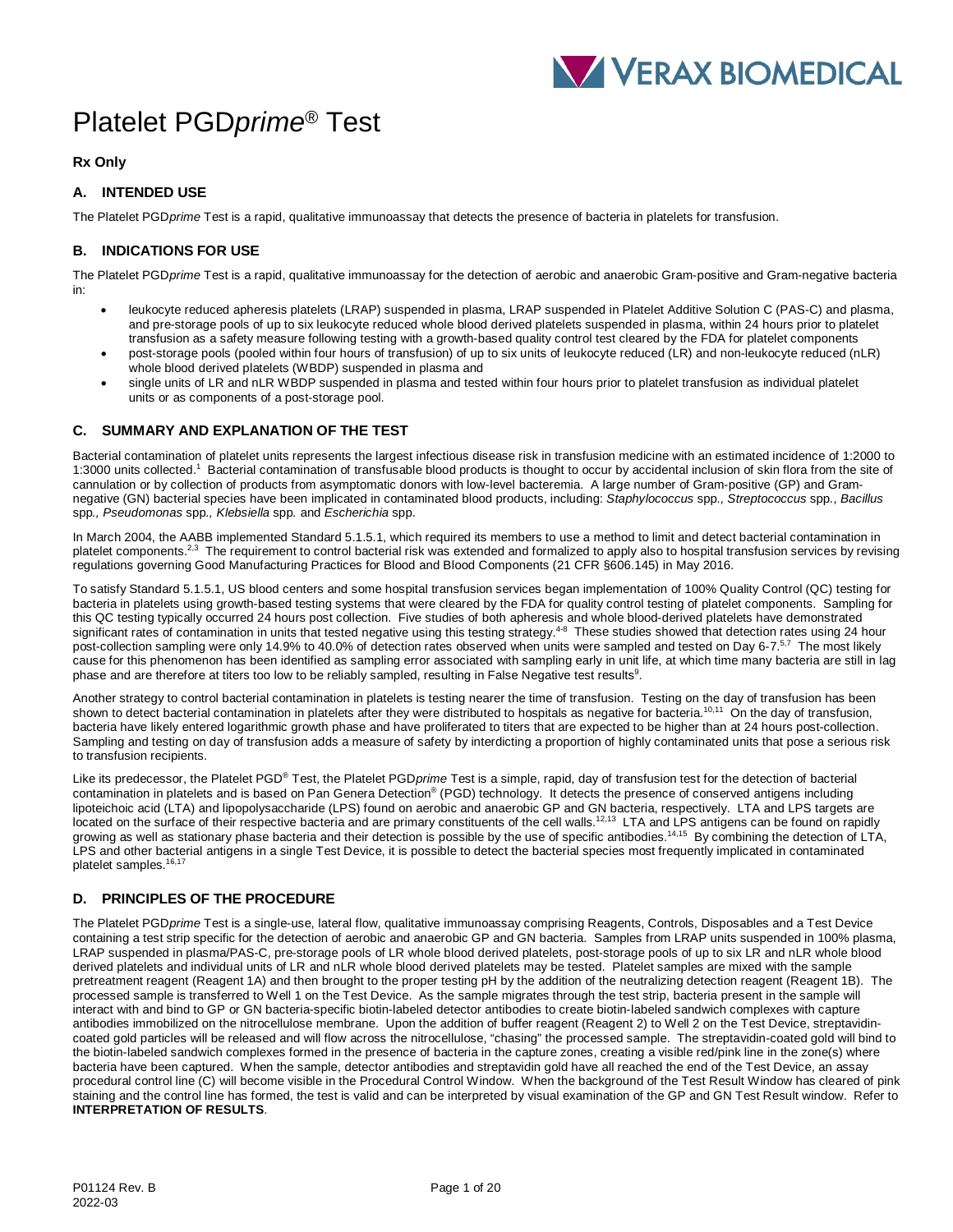# **E. REAGENTS AND MATERIALS**

| <b>Materials Provided</b> | Quantity  | REF               |
|---------------------------|-----------|-------------------|
| Platelet PGD prime Test   | 100 Tests | <b>PRM100</b>     |
| Platelet PGD prime Test   | 20 Tests  | PRM <sub>20</sub> |

Includes the following:

| $\mathbb{I}$ 30 °C<br>15 °C $-1$ | 20 Test | 100 Test | 8 °C<br>$2 °C$ $-1$ | 20 Test          | 100 Test                                     |
|----------------------------------|---------|----------|---------------------|------------------|----------------------------------------------|
| <b>PGDprime Test Device</b>      | 20 each | 100 each | Reagent 1A          | $1 \times 10$ mL | 2 X<br>$10 \text{ mL}$                       |
| Sample Pipettes                  | 20 each | 100 each | Reagent 1B          | $1 \times 10$ mL | X<br>$10 \text{ mL}$<br>$\mathcal{P}$        |
| <b>Transfer Pipettes</b>         | 20 each | 100 each | Reagent 2           | $1 \times 10$ mL | $\times$<br>$10 \text{ mL}$<br>$\mathcal{P}$ |
| <b>Processing Tubes</b>          | 20 each | 100 each |                     |                  |                                              |

#### **Reagents**

```
PGDprime Test Device
```
Conjugate Pad: Gold colloid coated with streptavidin. Detector Antibody Pad: biotinylated rabbit polyclonal and mouse monoclonal antibodies and protein (bovine) stabilizer dried in sucrose. Nitrocellulose: mouse monoclonal antibody and rabbit polyclonal antibodies. Preservative: sodium azide

Reagent 1A Water, sodium hydroxide and surfactants.

HEPES and Tricine buffers, surfactants and protein (bovine, mouse and rabbit) stabilizers, biotinylated rabbit polyclonal Reagent 1B and mouse monoclonal antibodies. Preservatives: ProClin 300® and sodium azide.

Phosphate buffer and surfactants. Reagent 2 Preservative: sodium azide.

See **Reagent Precautions** below.

| <b>Materials Required and Available</b><br>Separately | Quantity | <b>REF</b> |
|-------------------------------------------------------|----------|------------|
| <b>Platelet PGDprime Controls</b>                     | 30 Tests | PRM30C     |

## **Materials Required But Not Provided**

- 1. Sterile connecting device or tubing stripper, tube sealer and alcohol pad
- 2. Clean secondary sample tubes with caps, maximum volume 3.0 mL
- 3. Vortex mixer for processing non-leukoreduced samples
- 4. Timer
- 5. Personal protective equipment
- 6. Bio-hazard waste equipment

# **F. WARNINGS AND PRECAUTIONS**

For *In Vitro* Diagnostic Use

# **Warnings**

- 1. Read the package insert completely before using the product. Follow the instructions carefully. Not doing so may result in inaccurate test results.
- 2. The Platelet PGD*prime* Test has been validated for use with LRAP units (platelets suspended in plasma and platelets suspended in platelet additive solution (PAS-C) and plasma), pre-storage pools of up to six LR WBDP suspended in plasma and LR and nLR WBDP suspended in plasma. Except for the Interfering Substances study in which plasma was replaced with 100% PAS-C, the PAS-C studies were conducted using apheresis platelets stored in 65% PAS-C and 35% plasma.
- 3. The Platelet PGD*prime* Test is for use within 24 hours of transfusion of LRAP and pre-storage pools of platelets suspended in plasma as a safety measure following testing using a growth-based quality control test cleared by FDA and for use within four hours of transfusion of WBDP suspended in plasma.
- 4. Perform the test in a well-lighted area.
- 5. Each operator performing the test must be able to distinguish between the following colors: Yellow, Blue and Red.
- 6. Do not use materials after their stated expiration dates.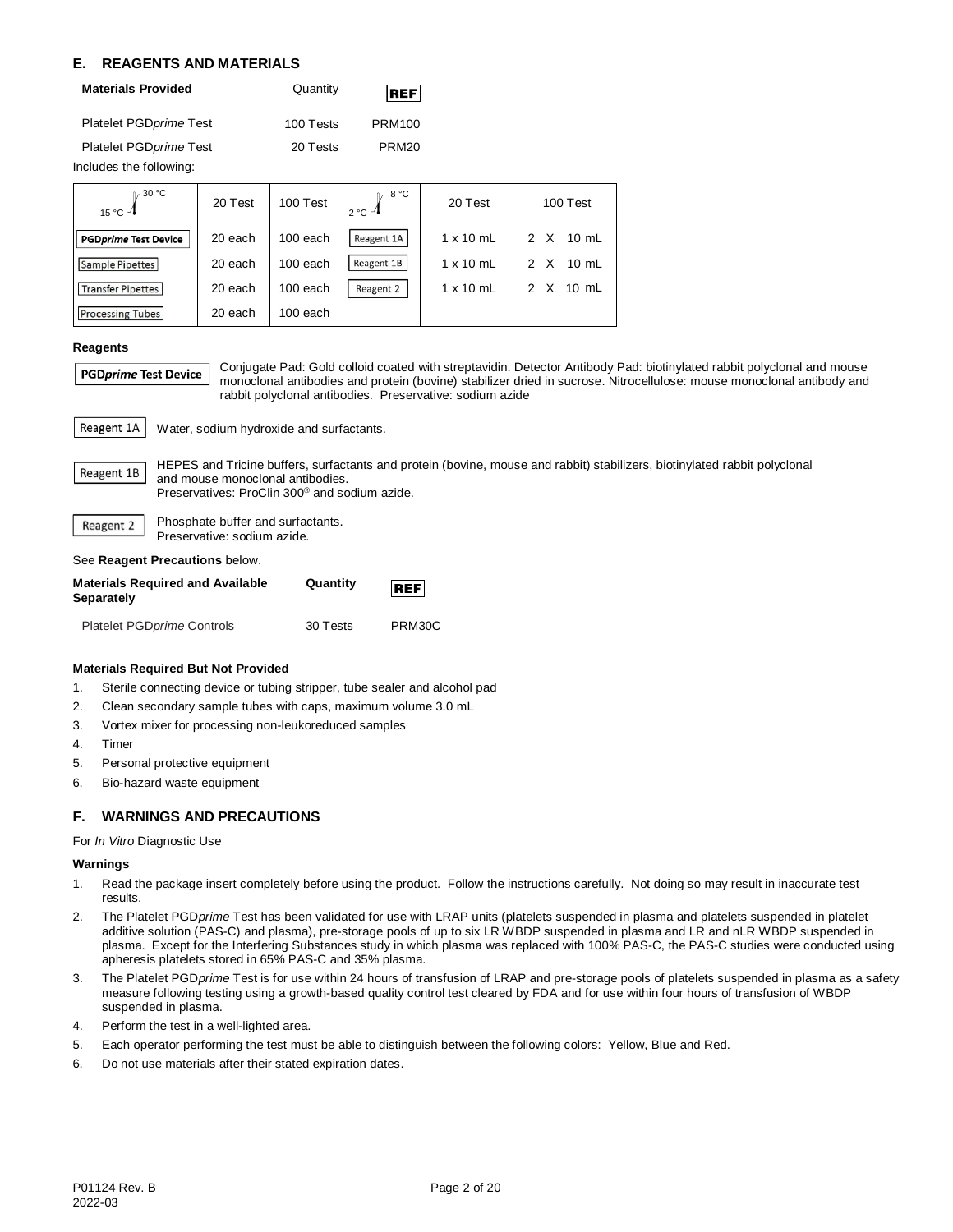## **Reagent Precautions**

Reagents were classified according to OSHA 29 CFR 1910.1030 and 1910.1200, Globally Harmonized System of Classification and Labeling of Chemicals (GHS) and applicable European Community (EC) Directives. Applicable Classification, Hazard (H) and Precautionary (P) statements are listed below. Safety Data Sheets (SDS) are available upon request. Refer to SDS for complete Precautionary Statements.

Reagent 1A



H315 – Causes skin irritation.

H319 – Causes serious eye irritation.

P264 – Wash hands, forearms and exposed areas thourpoughly after handling.

P280 – Wear protective gloves/protective clothing/eye protection/face protection.

P302+P352 – IF ON SKIN: Wash with plenty of soap and water.

P305+P351+P338 – IF IN EYES: Rinse cautiously with water for several minutes. Remove contact lenses, if present and easy to do. Continue rinsing.

P332+P313 – If skin irritation occurs: Get medical advice/attention.

P337+P313 – If eye irritation persists: Get medical advice/attention.

P501 – Dispose of contents/container according to local, regional, national, territorial, provincial, and international regulations.

Reagent 1B

**Warning** 

H315 – Causes skin irritation.

H319 – Causes serious eye irritation.

P264 – Wash hands, forearms and exposed areas thoroughly after handling.

P280 – Wear protective gloves/protective clothing/eye protection/face protection.

P302+P352 – IF ON SKIN: Wash with plenty of soap and water.

P305+P351+P338 – IF IN EYES: Rinse cautiously with water for several minutes. Remove contact lenses, if present and easy to do. Continue rinsing.

P332+P313 – If skin irritation occurs: Get medical advice/attention.

P337+P313 – If eye irritation persists: Get medical advice/attention.

P501 – Dispose of contents/container according to local, regional, national, territorial, provincial, and international regulations.

Reagent 2

Warning

H315 – Causes skin irritation.

H319 – Causes serious eye irritation.

P280 – Wear protective gloves/protective clothing/eye protection/face protection.

P302+P352 – IF ON SKIN: Wash with plenty of soap and water.

P305+P351+P338 – IF IN EYES: Rinse cautiously with water for several minutes. Remove contact lenses, if present and easy to do. Continue rinsing.

P332+P313 – If skin irritation occurs: Get medical advice/attention.

P337+P313 – If eye irritation persists: Get medical advice/attention.

P501 – Dispose of contents/container according to local, regional, national, territorial, provincial, and international regulations.

Reagents 1B and 2 and Test Devices contain sodium azide. Contact with acids liberates very toxic gas.

## **General Safety Precautions**

Follow good laboratory practices and use Universal Precautions when handling all samples and materials.<sup>18,19,20,21</sup> Dispose of all test materials as biohazardous waste according to your laboratory procedure and required regulations.

## **Handling Precautions**

Handle and perform test properly:

- 1. Do not combine leftover volumes of Reagents 1A, 1B, 2 or Controls.
- 2. Do not remove dropper tips from bottles.
- 3. Do not touch exposed dropper tips.
- 4. Recap bottles immediately after use. Do not interchange bottle caps. The cap color must match the label color.
- 5. Do not use test components beyond the expiration dates printed on the labels. Always check expiration dates prior to performing test.
- 6. Do not use Reagents or Controls if they have not been properly stored at 2 8 °C. It is not necessary to equilibrate Reagents or Controls to room temperature prior to use.
- 7. Do not use the PGD*prime* Test Device if the pouch has been compromised.
- 8. Use the PGD*prime* Test Device once and dispose of properly after use (see **General Safety Precautions**). Do not re-use Sample Pipettes, Transfer Pipettes or Processing Tubes.
- 9. Use only the Sample Pipettes, Transfer Pipettes and Processing Tubes provided with the Platelet PGD*prime* Test. Use of other disposables when performing the test may result in inaccurate results.
- 10. Do not touch Wells 1 or 2 or the GP/GN Test Result Window of the PGD*prime* Test Device.
- 11. Read test results in a well-lighted area.
- 12. Disinfect testing area regularly to avoid accidental contamination.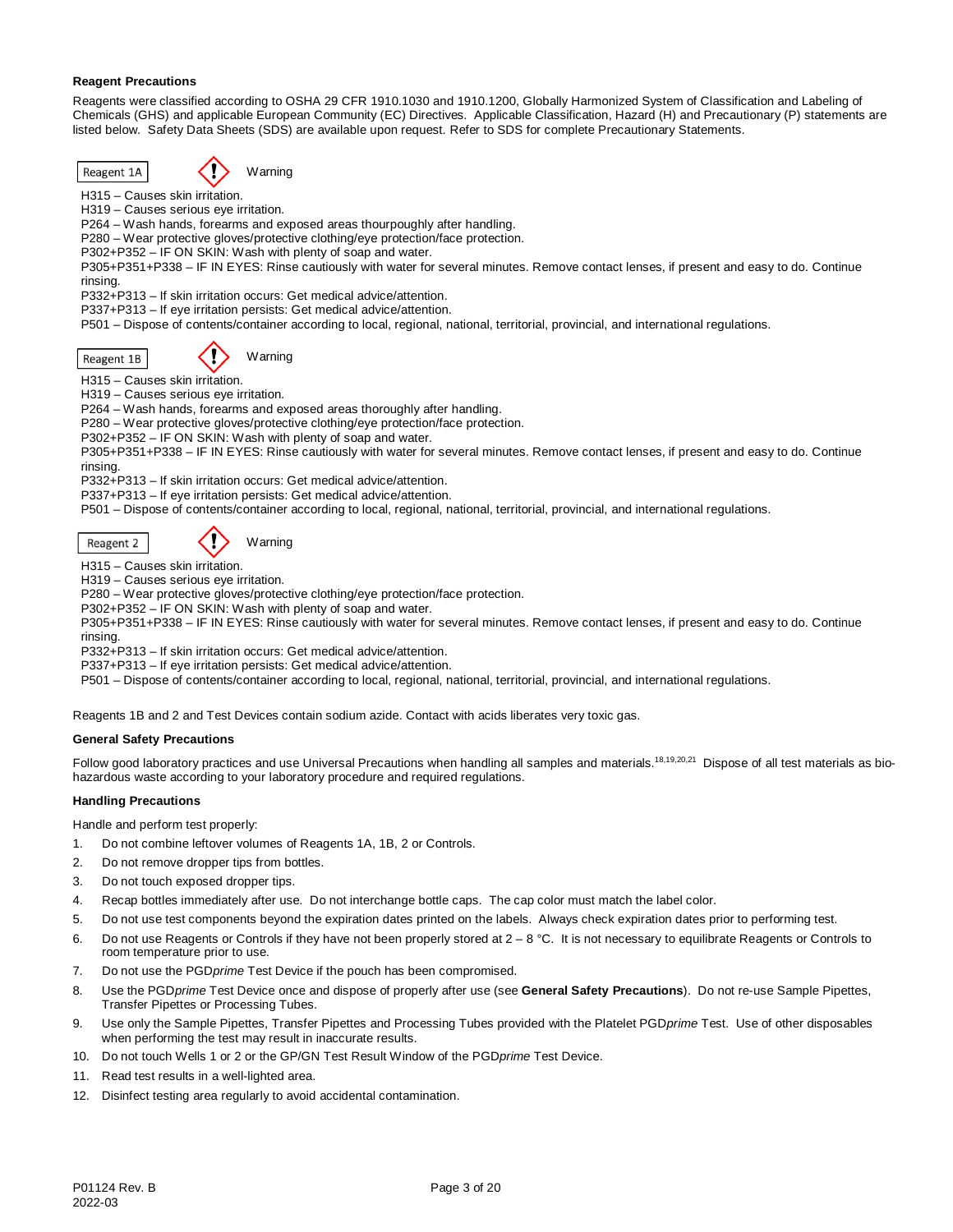# **G. STORAGE INSTRUCTIONS**

- 1. Store Platelet PGD*prime* Test Devices at 15 30 °C. Do not open the PGD*prime* Test Device pouch until time of use. Use Test Devices within 30 minutes after opening pouch.
- 2. Store Processing Tubes, Sample Pipettes and Transfer Pipettes at 15 30 °C.
- 3. Store Platelet PGD*prime* Reagents and Controls at 2 8 °C. Once opened, use prior to the expiration date on the bottle.

# **H. INDICATIONS OF INSTABILITY**

- 1. Inspect Reagent and Control bottles for precipitate. Do NOT use if precipitate is present.
- 2. Failure of the Platelet PGD*prime* Controls to perform as expected may indicate deterioration of the Reagents or the PGD*prime* Test Device.

# **I. SPECIMEN COLLECTION AND PREPARATION FOR ANALYSIS**

## **Sample Handling**

- 1. Testing should include a sample obtained from each LRAP component of an apheresis collection or a sample obtained from a WBDP unit or pool.
- 2. For optimal performance, sample and test LRAP components and pre-storage pools of leukocyte reduced platelets suspended in plasma:
	- As close to the time of transfusion as practical as bacteria may be in logarithmic growth phase and bacterial titers can increase considerably over a short period of time
	- From 72-hours post-collection through the expiration date
- 3. For optimal performance when testing individual units of WBDP suspended in plasma, sample and test from 72 hours post-collection through the expiration date.
- 4. For optimal performance when testing post-storage pools of up to 6 WBDP (WBDPp) suspended in plasma, sample and test from 72 hours after collection of the freshest unit in the pool through the expiration date of the oldest unit in the pool. In pools that will be leukoreduced using a leukoreduction filter, optimal performance may be achieved if the PGD*prime* Test is performed on the pool prior to filtration.
- 5. Additional samples will be required for retesting in duplicate following initially reactive PGD*prime* results and for retesting at least once following invalid PGD*prime* results. For further information, refer to **INTERPRETATION OF RESULTS** and the Testing/Interpretation Guideline.
- 6. Place samples in labeled, clean secondary sample tubes. Samples may be held at 15 30 °C for up to two hours prior to testing. Cap tubes if samples are not immediately tested. Discard secondary sample tube in the biohazard waste after use.
- 7. When opening secondary tubes, ensure caps are not mixed up in order to avoid cross-contamination.
- 8. 200 µL of platelet sample is required to perform this test.
- 9. Do not use refrigerated or frozen samples as inaccurate test results may occur.

#### **Methods for Sample Acquisition**

Ensure that the platelet unit is well mixed prior to sampling. Collect platelet samples using sterile procedures in order to maintain a closed system.

If sampling with sterile connecting device, refer to the device manufacturer's instructions.

## If sampling from a freshly created segment:

- Using a stripping device, force platelets within tubing segment back into the platelet bag. Strip the segment only one time to avoid activation of platelets.
- While tightly holding the tubing stripper, mix the unit thoroughly by gentle agitation.
- Release the tubing stripper and let tubing segment refill with platelets.
- Create a segment  $2 3$  inches long ( $-7$  cm), i.e., sufficient length to yield a 200  $\mu$ L sample.
- Cut segment from remainder of tubing with clean cutting instrument that has been wiped with an alcohol pad.
- Drain fresh sample into a clean secondary sample tube by cutting ends of the segment with a clean cutting instrument.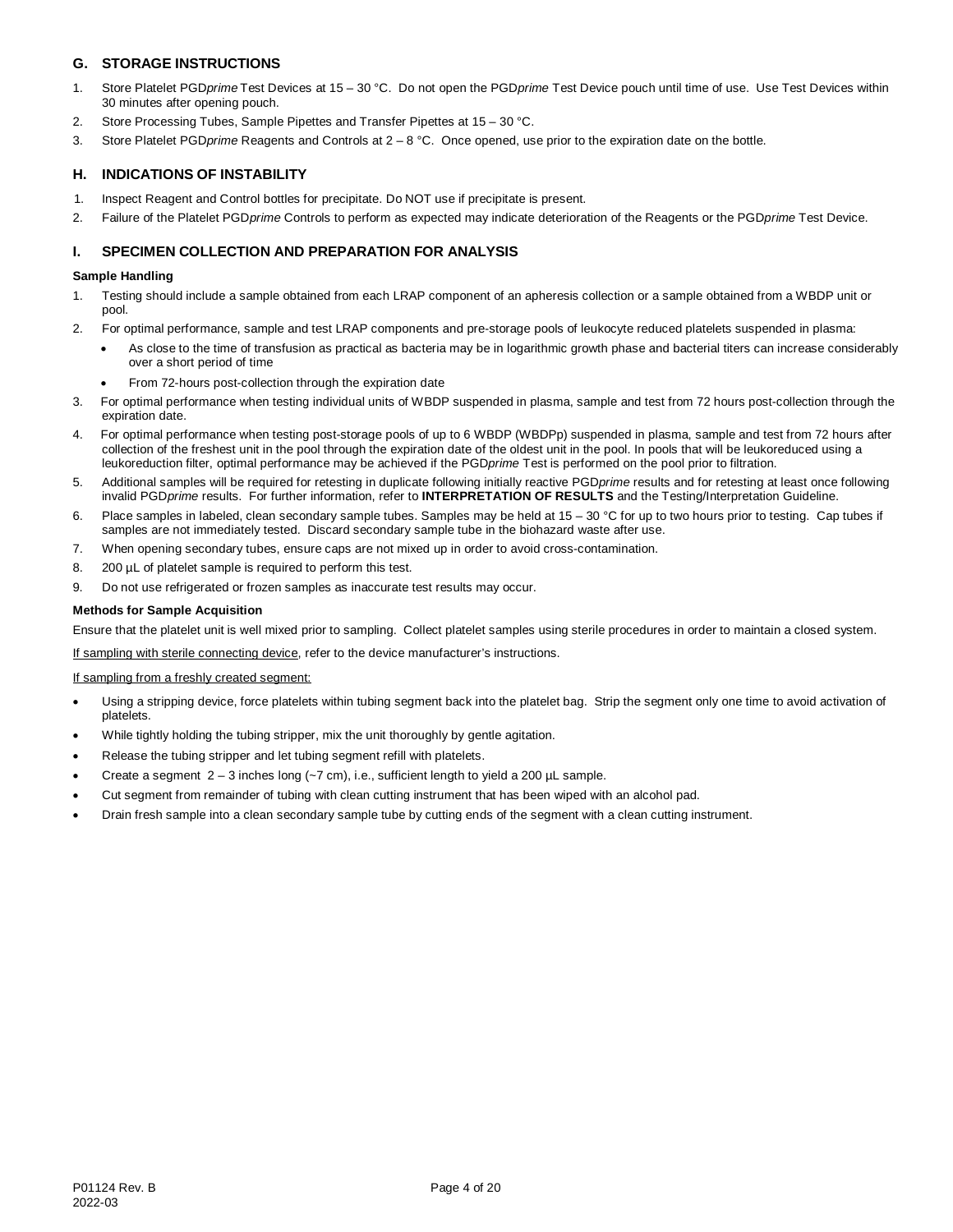# **J. TEST PROCEDURE**

## **Pretesting Preparation and Notes**

- 1. Inspect bottles for precipitate. Do not use if precipitate is observed.
- 2. Mix each bottle by gentle inversion 2 to 3 times prior to use. Hold Processing Tube in a gloved hand while dispensing Reagents by dropper bottle. Invert the Reagent bottle vertically directly above the Processing Tube while dispensing drops. Hold dropper tip at least ½ inch above tube
- 3. Do not allow exposed dropper tips to come in contact with Processing Tubes or other surfaces.
- 4. Process samples and Controls in a continuous fashion once sample processing has started.

## **Control Processing**

1. Label one Processing Tube as the Negative Control. Pick up labeled tube and add 6 drops of Negative Control.

2. Label a second Processing Tube as the Positive Control. Pick up labeled tube and add 6 drops of Positive Control.

3. Pick up one of the Processing Tubes and add 6 drops of Reagent 1A.

Immediately after adding Reagent 1A, cap and invert the Processing Tube 2 to 3 times to mix. The solution will be yellow.

- Repeat step 3 for the second Processing Tube. Wait 2 minutes (but no longer than 5 minutes) and then proceed to Step 5.
- 5. Uncap and pick up one of the Processing Tubes. Add 6 drops of Reagent 1B; then cap the tube and<br>  $\frac{1}{2}$ invert 2 to 3 times. Repeat for the second Processing Tube.
- 6. Solution will turn orange or red-orange. Proceed directly to **Performing the Test**

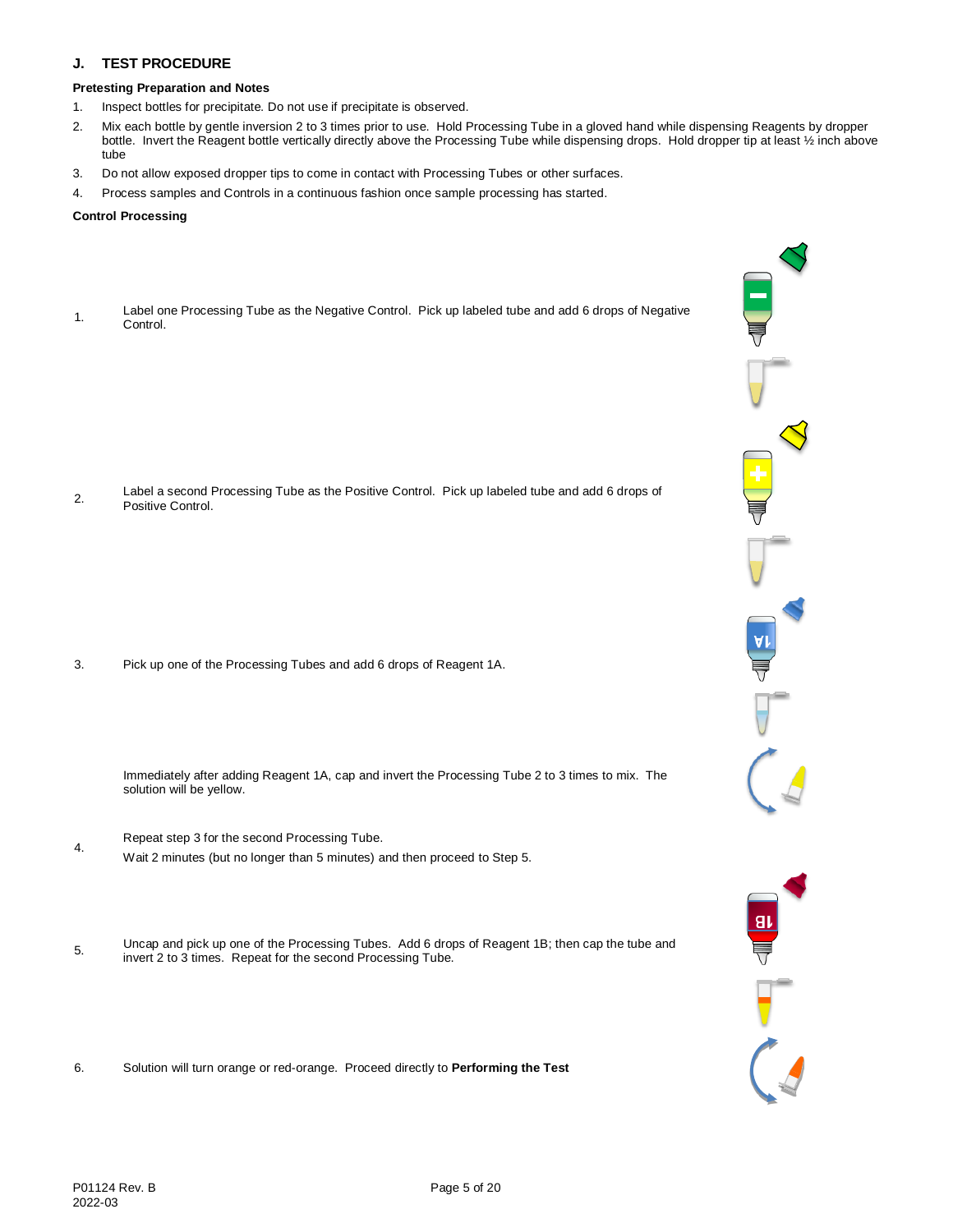### **Sample Processing**

Perform the following steps for each platelet sample to be assayed.

Label a Processing Tube to identify the platelet sample to be tested. Use a Sample Pipette (from the clear bag) to add sample to the labeled Processing Tube.

1. To use the Sample Pipette, squeeze the upper bulb and immerse the barrel into the sample. Release pressure slowly to fill the barrel completely and overflow sample into the lower bulb. Ensure the barrel is completely full. Slowly squeeze the upper bulb again to dispense the volume in the barrel into the Processing Tube. Note: Only the volume in the barrel will be dispensed.

Properly dispose of Sample Pipette after transfer.

2. Pick up the Processing Tube**.** Invert the bottle of Reagent 1A vertically directly above the Processing Tube and dispense 6 drops of reagent.

Before proceeding to the next sample, cap the Processing Tube and mix by inversion 2 to 3 times. If processing non-leukocyte reduced samples, vortex the sample 2-3 seconds to mix instead of inverting.

- 3. The sample will turn blue to blue-green after adding Reagent 1A and mixing. After 2 minutes but no longer than 5 minutes, proceed to the next step (Step 4).
- **NOTE**: If the sample does not show evidence of color change, discard the sample and repeat. If the repeated sample reacts in the same manner, contact Technical Support as the sample cannot be run on the Platelet PGD*prime* Test. Do not proceed to the next step (Step 4) if the solution does not turn the appropriate color.
- Uncap and pick up the Processing Tube. Invert the bottle of Reagent 1B, hold directly above the Processing Tube and dispense 6 drops of reagent.
	- Before proceeding to the next sample, recap the Processing Tube and mix by inversion 2 to 3 times. The solution will turn red or pink after adding Reagent 1B and mixing.

**NOTE:** If processing non-leukocyte reduced samples, vortex the sample 2-3 seconds instead of inverting.

- 5. If the sample does not show evidence of color change, discard the sample and repeat. If the repeated sample reacts in the same manner, contact Technical Support as the sample cannot be run on the Platelet PGD*prime* Test.
	- (a) The intensity of the color may vary ranging from a red to pink color.
	- (b) If the solution is purple, do **NOT** proceed. Process a new sample.

Proceed directly to **Performing the Test.**

e<br>Ar

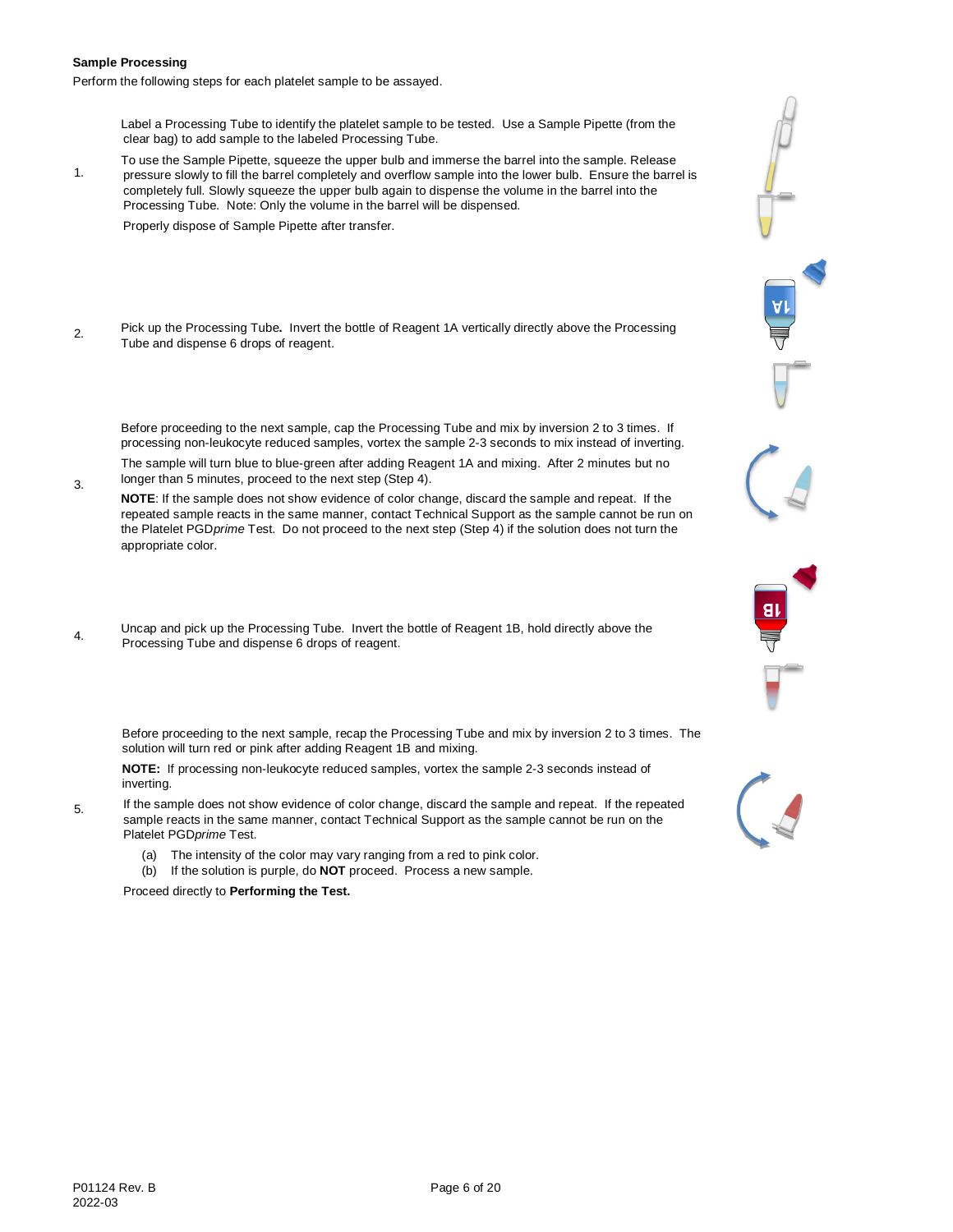# **Performing the Test**

Perform the following steps for each processed sample or Control to be analyzed on the Platelet PGD*prime* Test.

1. Tear open the notched end of the pouch and remove the PGD*prime* Test Device. Verify that a desiccant is present in the pouch. If a desiccant is not present, obtain a new PGD*prime* Test Device. Inspect GP/GN Test Result Window for surface imperfections. The surface should be smooth and white. See Figure 1.

## **Figure 1: PGD***prime* **Test Device Features**



**Labelling Area for written ID or barcode label**

**NOTE**: PGD*prime* Test Device should be used as soon as possible after the pouch is opened but may be used up to 30 minutes after opening.

2. Place the PGD*prime* Test Device on a flat surface. Use a marker or barcode to label the PGD*prime* Test Device to identify the sample or Control being added.

**NOTE:** Do not move or pick up the PGD*prime* Test Device after sample is added to Well 1. The PGD*prime* Test Device cannot be moved until the test is completed and valid.

Use a **Transfer Pipette** from the red bag to add the processed sample or Control to Well 1 of the device.

3. To use the **Transfer Pipette**, squeeze the upper bulb and immerse the barrel into the **Processing Tube**. Release pressure slowly to fill the barrel completely and overflow sample into the lower bulb. Make sure the barrel is full. Slowly squeeze the upper bulb again to dispense the volume in the barrel. Note: Only the volume in the barrel will be dispensed.

Z 'nе. **. . . . . . . . . . . . . . . . . .** 

Watch for sample flow, as indicated by red color movement across the GP/GN Test Result Window. When the front of the red sample liquid has flowed 1/4 to 3/4 of the way across the GP/GN Test Result Window, add 6 drops of Reagent 2 to Well 2.

Set a timer for 25 minutes and start it after Reagent 2 has been added to the PGD*prime* Test Device.

- 5. When the 25 minute timer goes off, examine the device to confirm that:
	- The bottom of Well 1 is red/pink and there is no sample remaining in Well 1.
	- The bottom of Well 2 is white/light gray.
	- **If these two criterial are not met, the device is invalid. Repeat the test.**

Then confirm that:

- The Procedural Control line is easily discernible as a strong pink/red line. A faint pink line is not acceptable.
- The GP/GN Test Result Window is white/light gray.

If these criteria are not met, recheck device(s) at  $5 - 10$  minute intervals, until validity criteria are met or a total of 45 minutes have passed.

When these criteria are satisfied, the test is valid and should be read and interpreted. Refer to Section **L. INTERPRETATION OF RESULTS.** Record results according to your laboratory's requirements.

If these criteria are not met within 45 minutes, the test is invalid. Repeat the test with a fresh sample and a new PGD*prime* Test Device. After interpretation and recording test results, dispose of used PGD*prime* Test Device in a bio-hazardous waste container.

4.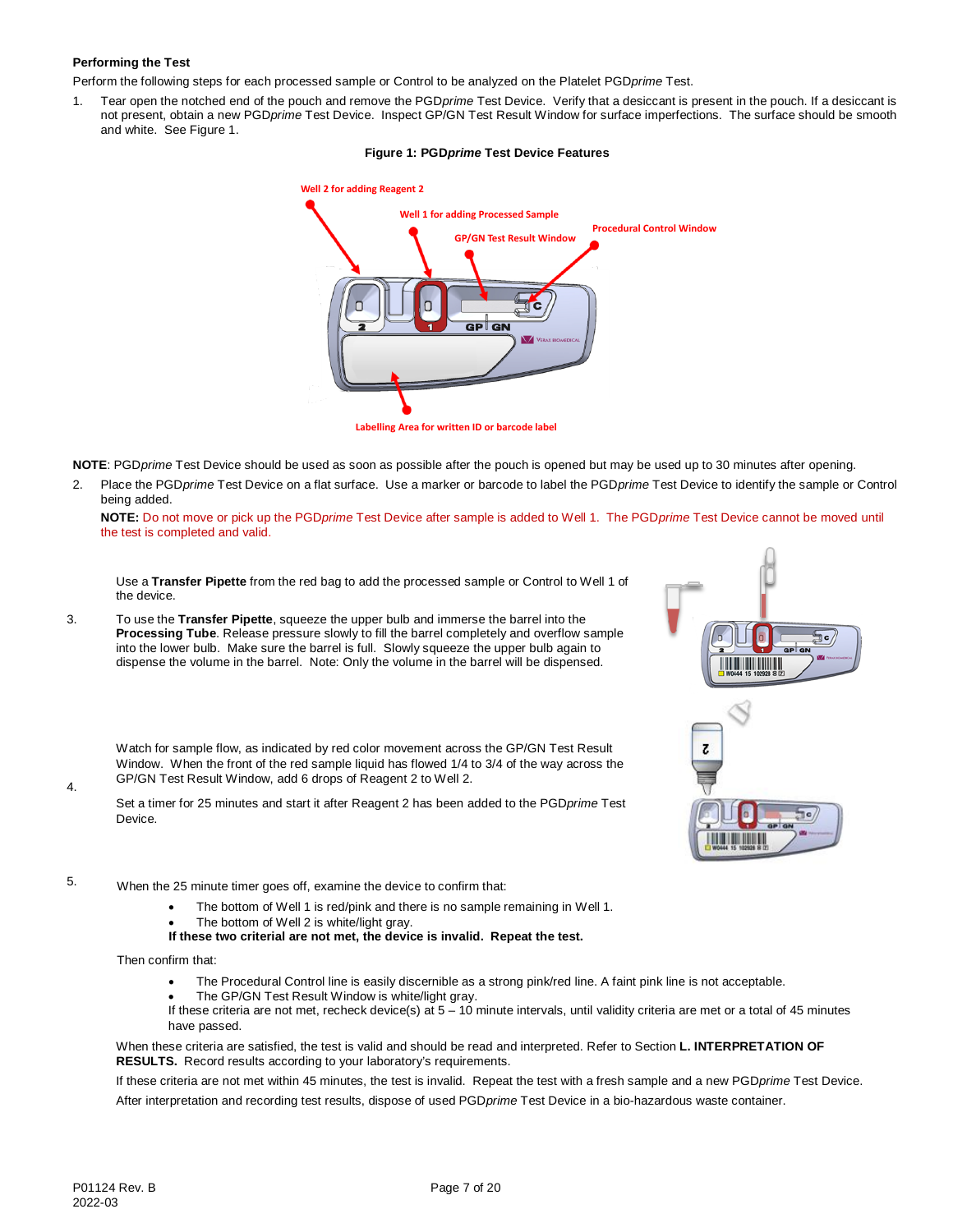# **K. QUALITY CONTROL**

Platelet PGD*prime* Controls (Negative and Positive) are for use only with the Platelet PGD*prime* Test. The Platelet PGD*prime* Controls are used to ensure the User's ability to properly perform and interpret the test. Platelet PGD*prime* Controls are also used to verify the performance of the Platelet PGD*prime* Test. Test the Platelet PGD*prime* Controls under the following circumstances:

- Each new operator, to establish competency prior to testing platelet specimens
- When opening a new lot of Test Devices or Reagents
- Whenever a new shipment of Test Devices or Reagents is received
- At periodic intervals as dictated by the user facility

Each laboratory is responsible for using Platelet PGD*prime* Controls to establish an acceptable quality assurance program to monitor the performance of the test under its specific laboratory environment and conditions of use.

# **L. INTERPRETATION OF RESULTS**

The PGD*prime* Test Device has a built-in Procedural Control that is used to verify assay validity. This Procedural Control line (C) must appear as a strong pink/red line for the test to be valid. A faint pink line is unacceptable.

The bottom of Well 1 must be red/pink with no liquid sample remaining in the well. The bottom of Well 2 must be white/light gray (not red) for the test to be valid.

The background of the GP/GN Test Result Window must be white/light gray and clear of pink color for the test to be valid.

Evaluate the GP/GN Test Result Window for the presence or absence of red/pink GP and GN detection lines. There are 6 capture zones within the Test Result Window (3 GP and 3 GN). Detection lines will be discrete vertical lines that extend from top to bottom of the window. The color of the line may range from extremely light pink to a dark red color and may not be the same intensity from top to bottom. Consider any discrete red/pink line within the GP/GN Test Result Window as reactive, no matter how faint the line. Do not confuse spots or streaks with Reactive test results. Refer to **Sample Results**, **Control Results**, and **Invalid Results** sections of the **Testing/Interpretation Guideline**, below, and Figures 2, 3 and 4.

When a red/pink detection line is observed in the GP/GN Test Result Window, repeat the test in duplicate using a new sample and new PGD*prime* Test Devices. If the 2 retests yield Non-reactive results, the sample is interpreted as Non-reactive. If one or more red/pink lines are observed in the initial and at least one repeat PGDprime test, the sample is interpreted as Repeatedly Reactive.

When no detection line(s) is observed, the test result is Non-reactive. No repeat testing is required when valid assays yield Non-reactive results.

If the Procedural Control line fails to appear as a strong red/pink line, sample remains in Well 1 or Well 2 is not the appropriate color or if the Test Result Window fails to clear to white/light gray, the test is invalid. An invalid result cannot be interpreted. Repeat the test using a new sample and new Platelet PGD*prime* Test Device.

## **Testing/Interpretation Guideline**

| If Initial PGDprime Result is: | Then:                          | <b>Retest Result(s)</b>             | <b>PGDprime Interpretation</b>                      |  |  |
|--------------------------------|--------------------------------|-------------------------------------|-----------------------------------------------------|--|--|
| Non-reactive                   | No additional testing required | Proceed to interpretation           | Non-reactive                                        |  |  |
| <b>Reactive</b>                | Retest new sample in duplicate | If 2 retests Non-reactive:          | Non-reactive                                        |  |  |
|                                |                                | If $\geq$ 1 retest is reactive:     | <b>Repeatedly Reactive</b>                          |  |  |
| Invalid<br>Retest new sample   |                                | If no valid result after 2 retests: | Invalid - Contact Verax<br><b>Technical Support</b> |  |  |

It is recommended that all platelet co-components be retested when a Repeatedly Reactive unit is detected. When Repeatedly Reactive doses are found, notify the platelet provider and determine appropriate follow-up actions such as confirmatory culture and bacterial identification.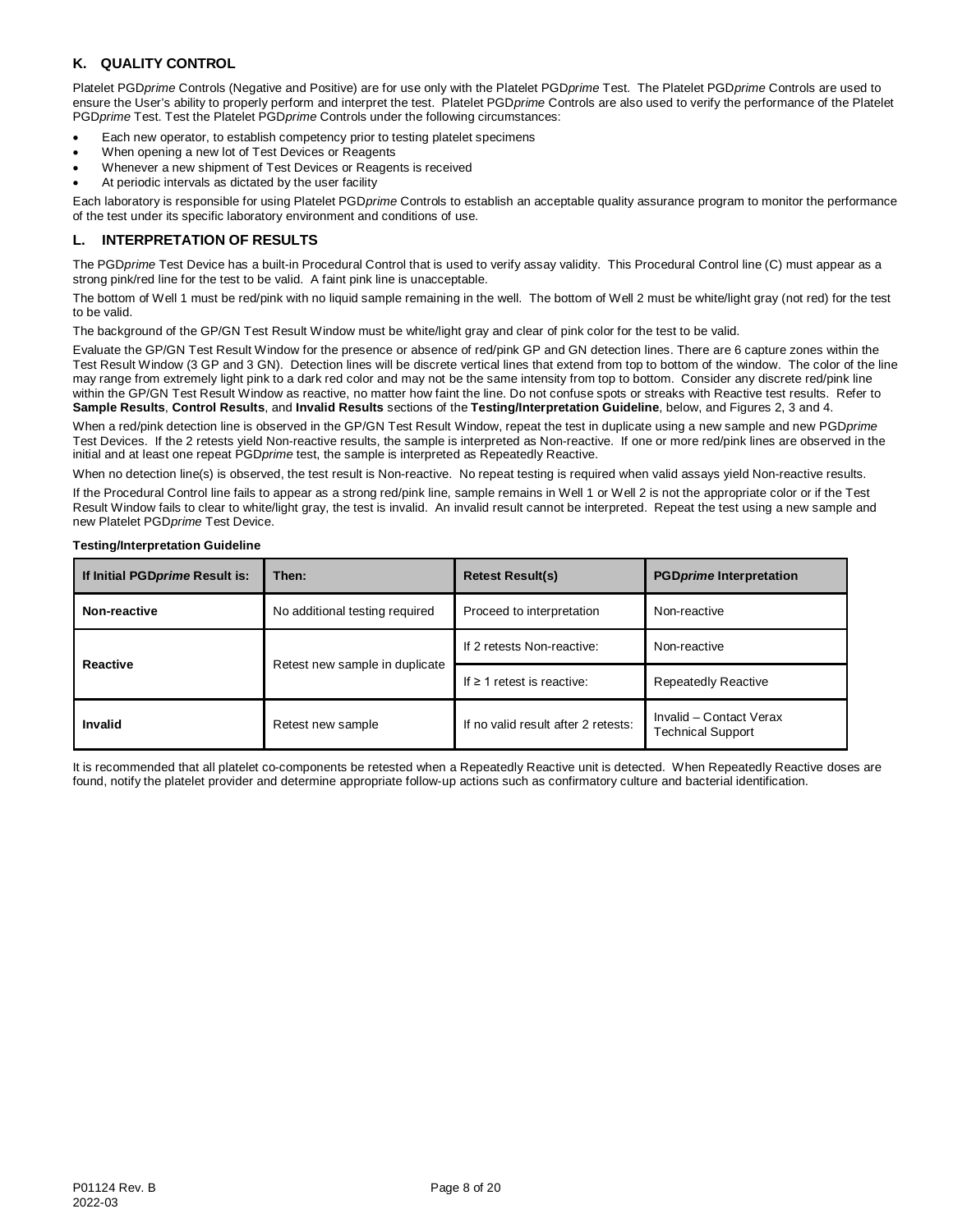**Sample Results**



**Figure 3**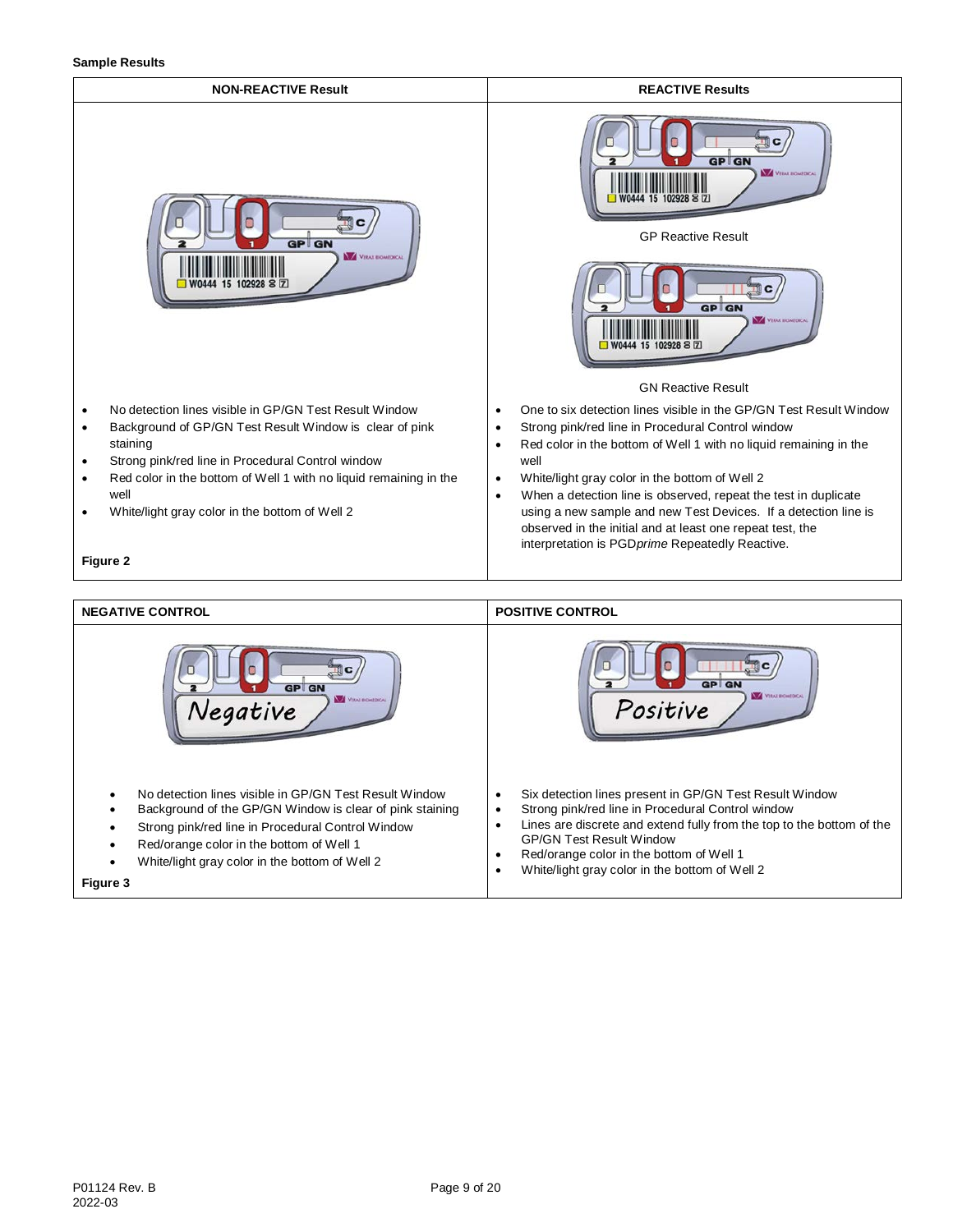

# **M. LIMITATIONS**

- 1. The Platelet PGD*prime* Test is for use in LRAP and leukocyte reduced pre-storage pools of up to six WBDP units suspended in plasma, within 24 hours prior to transfusion as a safety measure following testing with a growth-based quality control test cleared by FDA for platelet components, for post-storage WBDP pools (pooled within four hours of transfusion) and for single units of WBDP suspended in plasma and tested within four hours prior to platelet transfusion as individual platelet units or as components of a post-storage pool. Performance characteristics for alternate sample types have not been established.
- 2. The Platelet PGD*prime* Test must be performed in accordance with the instructions given in the package insert for an accurate test result.
- 3. Interpreting the test results before 25 minutes or more than 45 minutes after initiation of sample flow may yield inaccurate results.
- 4. Do NOT use the Platelet PGD*prime* Test on clumped or coagulated platelet samples.
- 5. Samples containing fibrin may result in extended sample flow times and/or invalid assays.
- 6. Performance characteristics of the product were established using the following anticoagulants: ACD-A (LRAP), CPD and CP2D (WBDP) and in Platelet Additive Solution (PAS-C).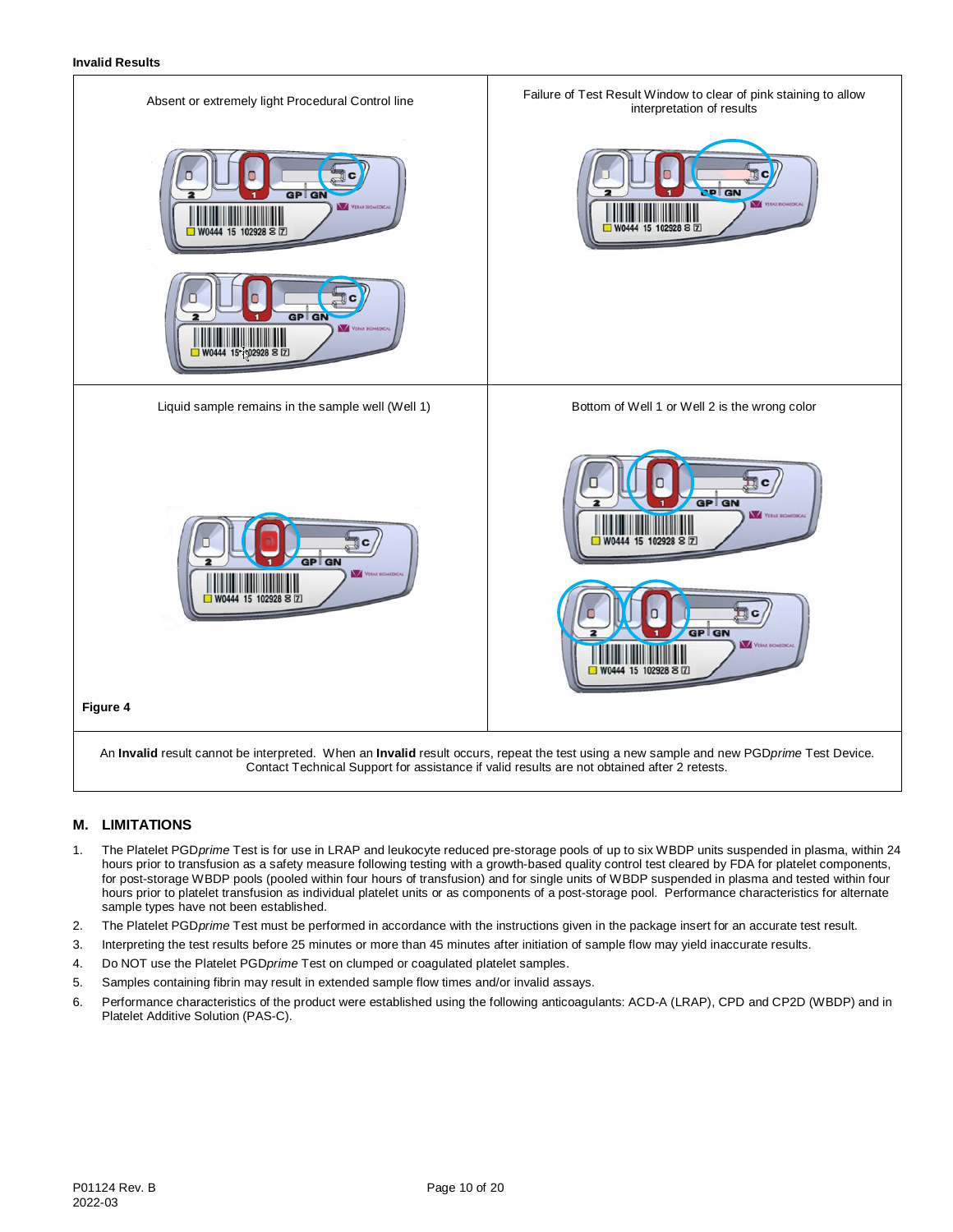- 7. For REACTIVE test results, intensity of the test line does not correlate to the titer of bacteria in the sample.
- 8. A NON-REACTIVE test result does not mean the unit is sterile or bacteria-free. Non-reactive results may occur if:
	- a. the samples are not properly obtained or stored
	- b. the test procedure was improperly followed
	- c. the concentration of bacteria is below the limit of detection of the test
	- d. bacterial antigens are present at extremely high concentrations (prozone effect)
- 9. For potentially interfering substances and prozone (hook effect) refer to the appropriate section

# **N. PERFORMANCE CHARACTERISTICS**

## **Evaluation of PGD Technology in a Population study of Leukocyte Reduced Apheresis Platelets tested as negative by growth-based methods**

A large study using the original Platelet PGD Test (hereinafter also referred to as the PGD Test) demonstrated the ability of Pan Genera Detection technology to detect bacteria in platelets for transfusion.<sup>11</sup> Results of this study formed the foundation for designation of the PGD Test as a "safety measure." A description and summary of the results of this study follow.

Eighteen hospital transfusion services, including academic hospitals, community hospitals and specialty cancer hospitals participated in a bacterial detection study of LRAP units obtained from FDA-licensed and/or registered collection centers. All LRAP units had been distributed by collection centers as culture negative after testing for bacterial contamination using an early storage growth-based system cleared by FDA for quality control testing.

A platelet dose was defined as a unique LRAP available for transfusion to a patient and included in the study, with multiple doses obtained from one apheresis collection unit considered to be different doses. Sites performed Platelet PGD testing on platelet doses on the day of transfusion with 16 sites testing prior to transfusion and 2 sites testing shortly after platelet sampling and subsequent issue for transfusion. Each site integrated testing into laboratory routine. Testing frequency ranged from testing once per day (at most sites) to once per shift (3 shifts per day) at one site. Platelet age ranged from 2 to 5 days post-collection. Some platelet doses were tested at more than one time-point (e.g., daily as long as they remained in inventory). Of the 27,682 doses tested in this study, 2,461 were tested at a second time-point, 202 were tested at a third time-point and 20 were tested at a fourth time-point.

If no detection lines were observed, the sample was assigned a status of PGD Non-reactive (PGD-NR). If a detection line was observed, PGD testing was repeated on a new sample to assign the dose a status of either PGD-NR (2 retests PGD Non-reactive following initial Reactive test) or PGD Repeatedly-Reactive (PGD-RR) if lines were detected in ≥ 1 retest following the initial Reactive result. Samples having final interpretations of PGD-Repeatedly Reactive (PGD-RR) were cultured for bacteria under aerobic and anaerobic conditions for up to 5 days. Gram stains were also performed on most confirmatory culture-positive doses and bacteria that grew were identified using standard microbiological methods.

A total of 27,682 LRAP doses were tested. Of those, 27,620 doses yielded valid PGD results at initial time-point testing and were subsequently included in data analyses. Three of the 18 sites performed plate culture at the time of PGD testing (concurrent culture) regardless of PGD result, with one site performing quantitative culture following a positive cytospin/Gram stain. These 3 sites contributed 10,424 unique LRAP doses that were used to determine True Positives (TP = PGD-RR + concurrent culture positive), True Negatives (TN = PGD-NR + concurrent culture negative), False Positives (FP = PGD-RR + concurrent culture negative), False Negatives (FN = PGD-NR + concurrent culture positive) and Specificity. Note that clinical sensitivity of the Platelet PGD Test was not established by the study. The remaining 15 sites performed confirmatory culture testing on only PGD-RR LRAP doses; TP (PGD-RR + confirmatory culture positive), FP (PGD-RR + confirmatory culture negative) and Non-reactive doses were determined for the 17,196 doses tested at these 15 sites.

Nine (9) bacterially contaminated LRAP doses were detected by the PGD Test and confirmed by culture (TP) at six centers for a detection rate of 1:3069, 95% confidence interval [CI]: 1:6,711 – 1:1,617; or 326/million units, 95% CI 149/million – 618/million]. Four of the 9 contaminated doses detected were day 3 platelets, 2 were day 4 and 3 were ≥ day 5. All 9 doses were detected by PGD at the first and only time-point when they were tested. Table 1 shows the frequency of contaminated units and platelet age. Table 2 lists the characteristics of the 9 TP identified in the study.

|               | ≤2    |       |       | $\geq 5^*$ | <b>Total</b> |  |
|---------------|-------|-------|-------|------------|--------------|--|
| Doses Tested  | 4,036 | 8,375 | 6,660 | 8,549      | 27,620       |  |
| (% Total)**   | (15%) | (30%) | (24%) | (31%)      |              |  |
| True positive |       |       | 2     | 3          | 9            |  |

**Table 1: Frequency of contaminated doses by platelet age**

\*Some doses at the 2 sites that tested shortly after platelet issue for transfusion were in-date at time of issue but were several hours past expiration at time of testing. \*\*Percent of total LRAP doses tested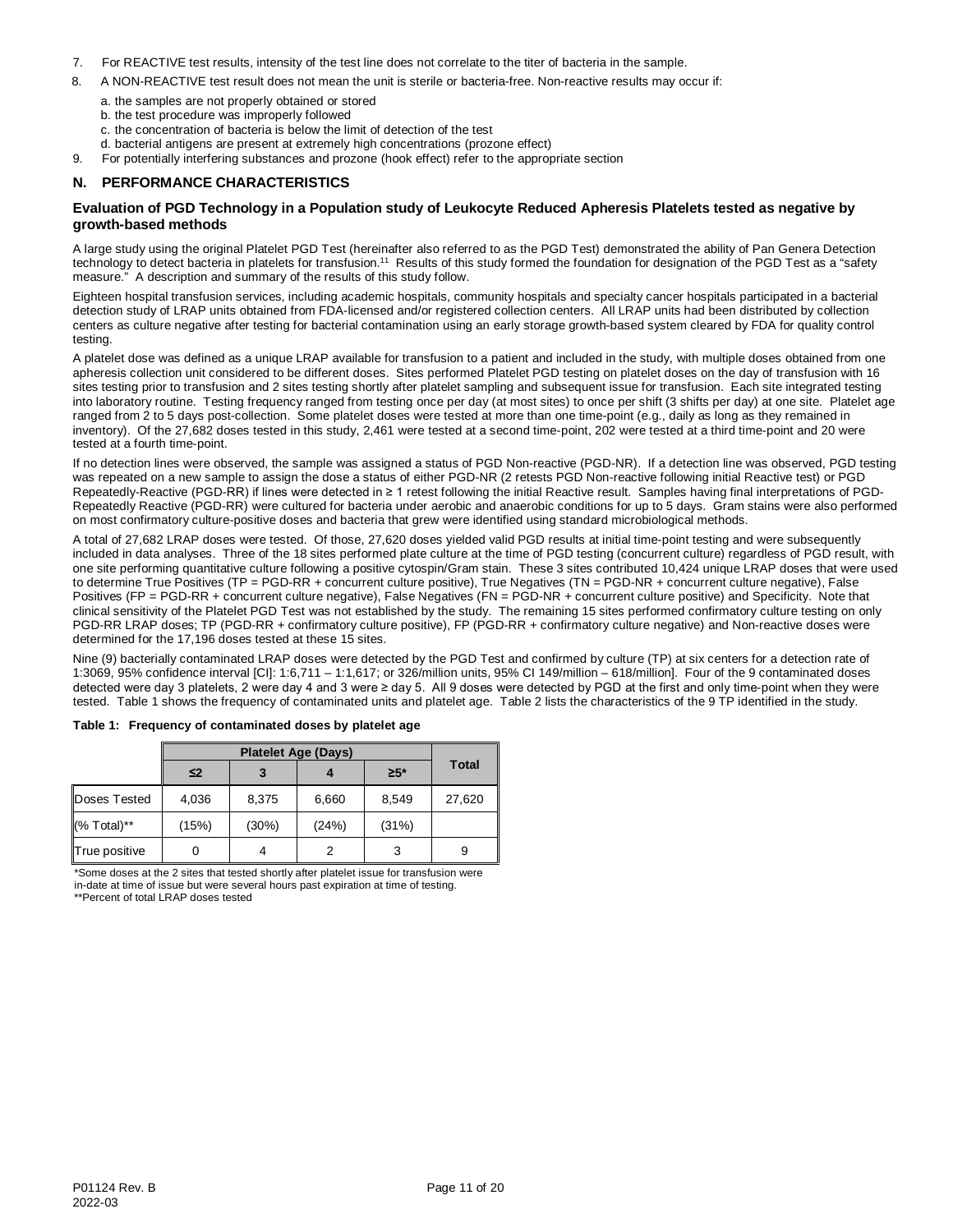#### **Table 2: Characteristics of the 9 TP LRAP doses**

| Case           | <b>Bacterial species</b><br><b>Site</b><br>isolated |                                                 | Age<br><b>of</b><br>dose<br>(days) | <b>Bacterial</b><br>confirmation<br>method | <b>Bacterial</b><br>load<br>(CFU/mL) | <b>Transfusion</b><br><b>Reaction</b> |
|----------------|-----------------------------------------------------|-------------------------------------------------|------------------------------------|--------------------------------------------|--------------------------------------|---------------------------------------|
| 1              | 1                                                   | Bacillus spp.                                   | 3                                  | BC.                                        |                                      | Not Transfused                        |
| $2^*$          | 2                                                   | CoNS                                            | 3                                  | PC: GS                                     |                                      | Not Transfused                        |
| $3^*$          |                                                     | CoNS                                            | 3                                  | PC: GS                                     |                                      | Not Transfused                        |
| 4              | 3                                                   | Enterococcus faecalis                           | 3                                  | PC: GS                                     |                                      | Not Transfused                        |
| 5              | $\overline{4}$                                      | Staphylococcus spp.;<br>Peptostreptococcus spp. | 4                                  | PC: BC: GS                                 | $\overline{\phantom{a}}$             | Not Transfused                        |
| 6              | 5                                                   | CoNS                                            | 4                                  | PC.                                        |                                      | Not Transfused                        |
| $\overline{7}$ |                                                     | CoNS                                            | 5                                  | PC: GS                                     | $1.3 \times 10^{6}$                  | Transfused;<br>No Reaction            |
| 8              | 6                                                   | Bacillus spp.                                   | $5 +$ <sup>§</sup>                 | PC: GS                                     | $1 \times 10^{7}$                    | Not Transfused                        |
| 9              |                                                     | CoNS                                            | $5 +$ <sup>§</sup>                 | PC: GS                                     | $1.2 \times 10^{7}$                  | Transfused;<br>Septic shock           |

\* Co-components of same LRAP collection

*CoNS*, Coagulase-negative staphylococcus

BC, broth culture; PC, plate culture; GS, Gram stain

-, Not done

 $\frac{s}{s}$  In date at time of platelet issue for transfusion but tested several hours after platelet expiration

In the subset of 10,424 doses tested by concurrent culture, bacteria were detected in 5 doses, 3 of which were detected by PGD testing while 2 were not. The observed false negative (FN) rate among these doses was 2:10,424 = 1:5,212 [1:43,036 – 1:1,443]. A precise FN rate cannot be estimated because of the limited sample size. Four (4) of the 5 doses had sufficiently high bacterial titers based on quantitative culture results to cause septic transfusions.<sup>10</sup> The Platelet PGD Test identified 3 of the 4 doses with high bacterial titers. The 2 doses that were PGD-NR were day 5 doses. Both of these doses were transfused and one of these 2 doses was associated with a septic transfusion reaction; the bacterial species was identified as a viridans group streptococcus (*Streptococcus oralis,* which has a rare lipoteichoic acid class (LTA Type IV), which was not targeted by antibodies used in the original Platelet PGD Test but is targeted by Platelet PGD*prime* antibodies) at 2 x 10<sup>7</sup> CFU/mL.<sup>22,23</sup> The other dose, which was tested within 4 hours of platelet issue for transfusion, contained a very low level of CoNS (<10<sup>3</sup> CFU/mL) and was not associated with a transfusion reaction.

One other bacterially contaminated dose was found by passive surveillance among the doses tested at the remaining 15 hospitals (1:17,196). This was a day 5 dose tested approximately 4 hours prior to issue for transfusion that was found following report and subsequent work-up of an allergic transfusion reaction, with the patient showing no febrile or septic reaction. The dose contained *Streptococcus sanguinis*, a member of the viridans *Streptococcus* group, likely at a titer below the PGD limit of detection. Active surveillance, including concurrent culture, provides a better method for identifying bacterial contaminations than passive surveillance.

Initial invalid results were obtained for 128 of 27,682 (0.46%) doses tested in the study. Forty-eight (48) of the 128 doses with initial invalid results had no follow-up testing. Some study sites had procedures in place regarding retesting samples with invalid results while other sites did not; the valid/invalid status of these 48 doses was not resolved. Eighty (80) of the 128 doses were retested to resolve the initial invalid result. Five (5) of these 80 doses (5/27,682) continued to have invalid results upon retesting. Sixty-six (66) of the 80 doses had valid test results upon retest and nine (9) had valid test results at a subsequent time-point resulting in 62 invalid doses at the first testing time-point. Across all time-points, invalid results were obtained from 149 of 30,991 tests performed in the study for an overall invalid test rate of 0.48%. Across all study time-points, 27,545 doses of the total 27,682 doses tested in the study (99.5%) yielded only valid test results while 137 yielded at least one invalid test result sometime during the study. Fifty-four (54) of the 137 doses with invalid results had no follow-up testing. Eighty-three (83) of the 137 doses were retested to resolve the invalid result with only 5 doses continuing to have invalid results and 78 of these 83 doses yielding valid test results.

Specificity could not be determined for the entire study population of 27,620 doses as concurrent culture results were required to determine the bacterial status of the doses (i.e., culture-negative or culture-positive) and only 3 sites performed concurrent culture. Specificity was calculated using the PGD test results from the 10,424 doses (primarily day 3 – day 5 units) tested at the 3 concurrent culture sites. Observed specificity ranged from 99.2% to 99.5% with an overall specificity of 99.3%, 95% CI [99.1% - 99.4%].

Of the 27,620 doses with valid PGD results at the first testing time point, 259 doses (0.94%) were retested due to initially reactive PGD results. Of those 259 doses, 151 (58.3%) yielded repeatedly reactive PGD results, with nine of the 151 confirmed as bacterially contaminated. One hundred eight (108) of the 259 (41.7%) were non-reactive upon retesting with the PGD test.

The PGD false positive (FP) rate was determined based on the entire study population of 27,620 doses tested at 18 sites at the first testing time-point. False initial reactive results were observed for 0.91%, 95% CI [0.80 – 1.02%] of doses. The FP rate based on Repeatedly Reactive PGD results ranged from 0.36% to 0.71% with an overall FP rate of 0.51%, 95% CI [0.43% - 0.61%].

# **Limit of Detection (Analytical Sensitivity)**

#### *Study Description*

The limit of detection (LoD) of the Platelet PGD Test for LRAP suspended in plasma was determined for each of the 10 organisms listed in Table 3. Testing was performed using 3 lots of Platelet PGD Test with multiple operators and samples withdrawn from multiple LRAP units and tested in replicates of 10. Dilution plate counting was used to assign a CFU/mL concentration. The CFU/mL value of the sample when the Platelet PGD Test achieved 10/10 detection was defined as the assay's LoD.

The Limit of Detection of the PGD*prime* Test for each of these 10 organisms was established by testing a three level panel that was designed to bracket the LoD established for the PGD Test. Preparation of panel members to achieve specific CFU/mL concentrations is not possible. Each panel member was added to 10 LRAP samples and tested using three lots of PGD*prime* Test and one lot of PGD Test, which served as a control. The PGD*prime* LoD was confirmed as the CFU/mL at which each lot achieved 100% detection, i.e., 10/10 for each lot. The LoD of the PGD Test was confirmed when 10/10 tests gave reactive results. Table 4 shows the organisms and CFU/mL concentrations at which the Platelet PGD*prime* Test and the Platelet PGD Test showed 100% detection.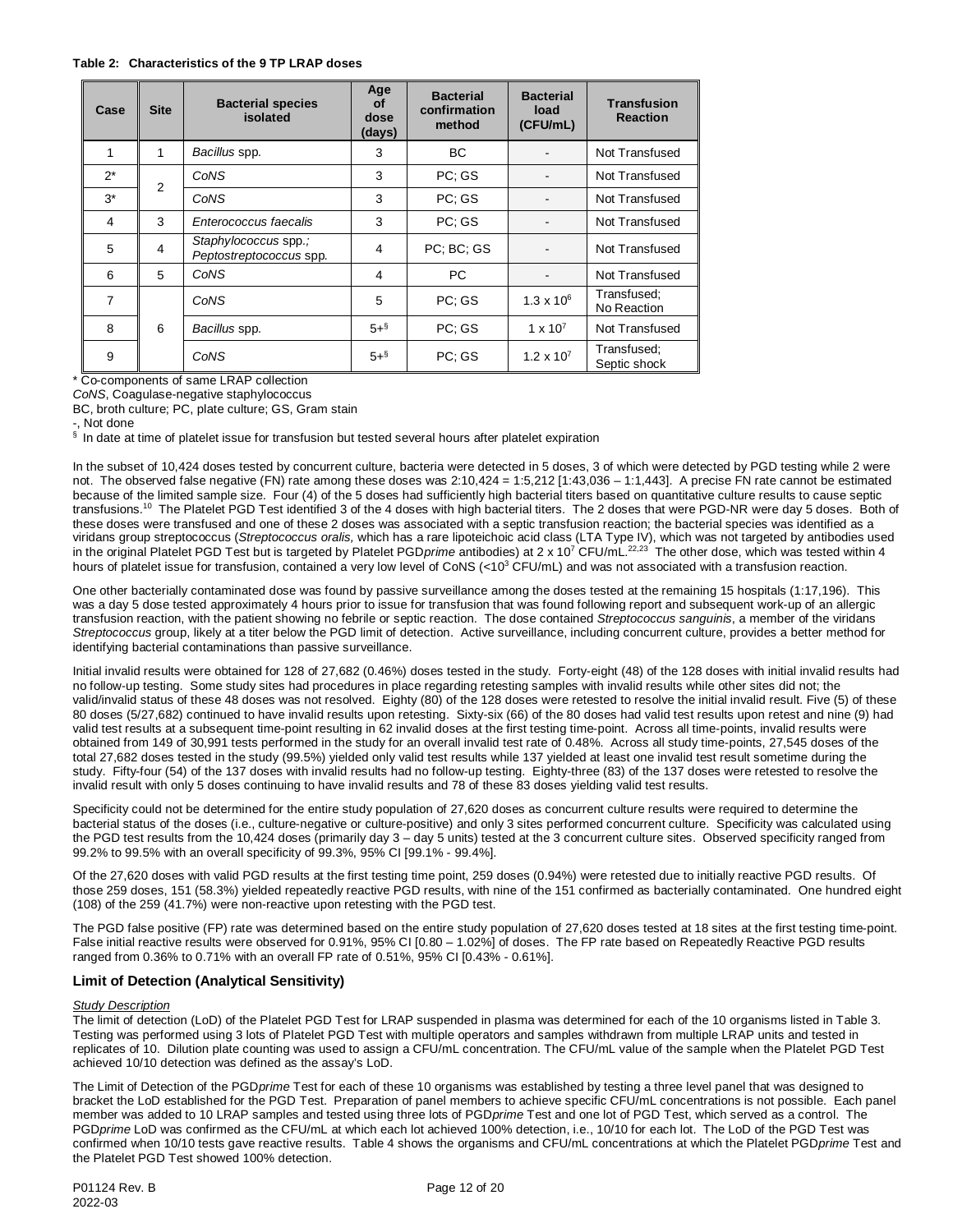The LoD for *Streptococcus oralis* was estimated by preparing a bacterial stock, making serial dilutions in LRAP (plasma) and then performing dilution plate counts to assign CFU/mL values. PGD*prime* testing was performed on the dilutions to determine the lowest reactive dilution. This dilution was then further tested in 3 replicates in each of 3 lots of PGD*prime*. When all 10 PGD*prime* results were Reactive, the CFU/mL of the tested dilution was established as the LoD. The LoD for *Streptococcus oralis* was 1.95 x 106 CFU/mL For further testing, a *Streptococcus oralis* panel member targeted to fall within 0.5 Log of the LoD was prepared. The CFU/mL of the panel member is shown in Table 4.

The LoD for *Acinetobacter baumann*ii was estimated by inoculating freshly grown bacteria into LRAP (plasma). Testing was performed at specified time intervals. When the first PGD*prime* Reactive result was observed, dilution plate count (DPC) was performed to assign a CFU/mL concentration. Serial dilutions using bacteria-negative LRAP (plasma) were made and and the dilution samples tested with PGD*prime*. The most dilute sample that yielded a Reactive result was confirmed as the LoD by preparing a new, independently diluted sample and testing it in replicates of three using three lots of PGD*prime*. The LoD was 3.2 x 104 CFU/mL.

Additional testing was performed to assess and compare detection of the 12 organisms across platelet types: LRAP in plasma, LRAP in PAS-C/plasma, LR WBDP (pre-storage pools), and nLR WBDP post-storage pools. Table 4 shows the CFU/mL of the mid-level panel members used in this testing. Each of these panel members was added to samples from multiple examples of LR WBDP pools; LRAP in PAS-C/plasma; nLR WBDP pools; and LRAP in plasma, which served as control samples. A total of seven lots of PGD*prime* Test were used in these studies. Detection was compared across platelet types. There was 100% detection across lots and platelet types.

#### **Table 3: PGD Limit of Detection in LRAP (plasma) Table 4: Confirmation of PGD***prime* **and PGD Detection in (Analytical Sensitivity)**

| Organism                                      | LoD<br>CFU/mL       | Organism                                      |
|-----------------------------------------------|---------------------|-----------------------------------------------|
| <b>Bacillus cereus</b>                        | $1.2 \times 10^{4}$ | <b>Bacillus cereus</b>                        |
| Clostridium perfringens*<br><b>ATCC 13124</b> | $8.9 \times 10^{4}$ | Clostridium perfringens'<br><b>ATCC 13124</b> |
| Escherichia coli                              | $2.8 \times 10^{4}$ | Escherichia coli                              |
| Klebsiella aerogenes                          | $1.0 \times 10^{4}$ | Klebsiella aerogenes                          |
| Klebsiella pneumoniae                         | $2.0 \times 10^{4}$ | Klebsiella pneumoniae                         |
| Pseudomonas aeruginosa                        | $8.2 \times 10^{3}$ | Pseudomonas aerugino                          |
| Serratia marcescens<br>ATCC 8100              | $8.6 \times 10^{5}$ | Serratia marcescens<br>ATCC 43862             |
| Staphylococcus aureus                         | $8.2 \times 10^{3}$ | Staphylococcus aureus                         |
| Staphylococcus epidermidis                    | $9.2 \times 10^{3}$ | Staphylococcus epidern                        |
| Streptococcus agalactiae                      | 5.5 x $10^4$        | Streptococcus agalactia                       |

| Organism                               | LoD<br><b>CFU/mL</b> | Organism                               | <b>PGDprime</b><br><b>CFU/mL</b> | <b>Platelet PGD</b><br><b>CFU/mL</b> |
|----------------------------------------|----------------------|----------------------------------------|----------------------------------|--------------------------------------|
| Bacillus cereus                        | $1.2 \times 10^{4}$  | Bacillus cereus                        | $2.7 \times 10^{4}$              | $2.7 \times 10^{4}$                  |
| Clostridium perfringens*<br>ATCC 13124 | $8.9 \times 10^{4}$  | Clostridium perfringens*<br>ATCC 13124 | $2.4 \times 10^5$                | $2.4 \times 10^{5}$                  |
| Escherichia coli                       | $2.8 \times 10^{4}$  | Escherichia coli                       | 5.6 $\times$ 10 <sup>4</sup>     | 5.6 $\times$ 10 <sup>4</sup>         |
| Klebsiella aerogenes                   | $1.0 \times 10^{4}$  | Klebsiella aerogenes                   | $3.3 \times 10^{4}$              | $3.3 \times 10^{4}$                  |
| Klebsiella pneumoniae                  | $2.0 \times 10^{4}$  | Klebsiella pneumoniae                  | 6.1 x $10^4$                     | 6.1 x $10^4$                         |
| Pseudomonas aeruginosa                 | $8.2 \times 10^{3}$  | Pseudomonas aeruginosa                 | $2.6 \times 10^{3}$              | $1.7 \times 10^{4}$                  |
| Serratia marcescens<br>ATCC 8100       | $8.6 \times 10^5$    | Serratia marcescens<br>ATCC 43862      | $2.5 \times 10^{6}$              | $2.5 \times 10^6$                    |
| Staphylococcus aureus                  | $8.2 \times 10^{3}$  | Staphylococcus aureus                  | 2.1 $\times$ 10 <sup>3</sup>     | $1.8 \times 10^{4}$                  |
| Staphylococcus epidermidis             | $9.2 \times 10^{3}$  | Staphylococcus epidermidis             | $1.9 \times 10^{3}$              | $2.7 \times 10^{4}$                  |
| Streptococcus agalactiae               | 5.5 x $10^4$         | Streptococcus agalactiae               | $1.6 \times 10^{5}$              | $1.6 \times 10^{5}$                  |
|                                        |                      | Streptococcus oralis                   | $2.5 \times 10^{6}$              | $**$                                 |
|                                        |                      | Acinetobacter baumannii<br>ATCC 19606  | 8.8 x 10 <sup>4</sup>            | $**$                                 |

## \* Anaerobe

*\*\** Non-reactive using the Platelet PGD Test

*Unless otherwise noted, bacterial strains were isolates from blood cultures or recovered from platelet contamination events.*

# **Reproducibility of Detection**

During the Limit of Detection Studies, 2118 PGD*prime* test results were generated using 6 lots of PGD*prime* Test, 12 bacterial species and 4 platelet types. The Platelet PGD*prime* Test detected bacteria accurately and reproducibly across lots and platelet types.

# **Specificity**

## *Study Description*

Specificity of the Platelet PGD*prime* Test was assessed for LRAP suspended in plasma (LRAP); LRAP suspended in PAS-C and plasma (PAS); LR-WBD platelet units (LR WBDP) and nLR WBD platelet units (nLR WBDP), some of which were also combined and tested as post-storage pools (LR-WBDPp and nLR WBDPp); and prestorage pools of LR WBDP (PSP). Age of platelets tested in the study ranged from 2 – 7 days post-collection. The Specificity study was performed at multiple sites. Three lots of PGD*prime* were used and all lots were used by all sites*.*

To be included in the Specificity Study, each platelet sample had to have both a PGD*prime* result and a negative culture result by traditional agar plate culture (APC). Bacterial status of each unit was determined by APC. If no colonies were observed under either aerobic or anaerobic conditions after 3 – 7 days, the unit was deemed to be bacteria-negative.

Repeat testing was performed for samples with initial invalid (INV) or initial reactive (IR) test results. The study protocol specified performing a single repeat test for any sample with an INV result and required two repeat tests for a sample with an IR result (GP or GN or both). Interpretations of PGD*prime* results were made as follows (using only valid tests):

- Repeatedly Reactive (PGD*prime*-RR) if the initial and at least one of the two repeat PGD*prime* tests were reactive.
- Non-reactive (PGD*prime*-NR) if the initial PGD*prime* test was Non-reactive or if the initial PGD*prime* test was reactive but both repeat PGD*prime* tests were Non-reactive.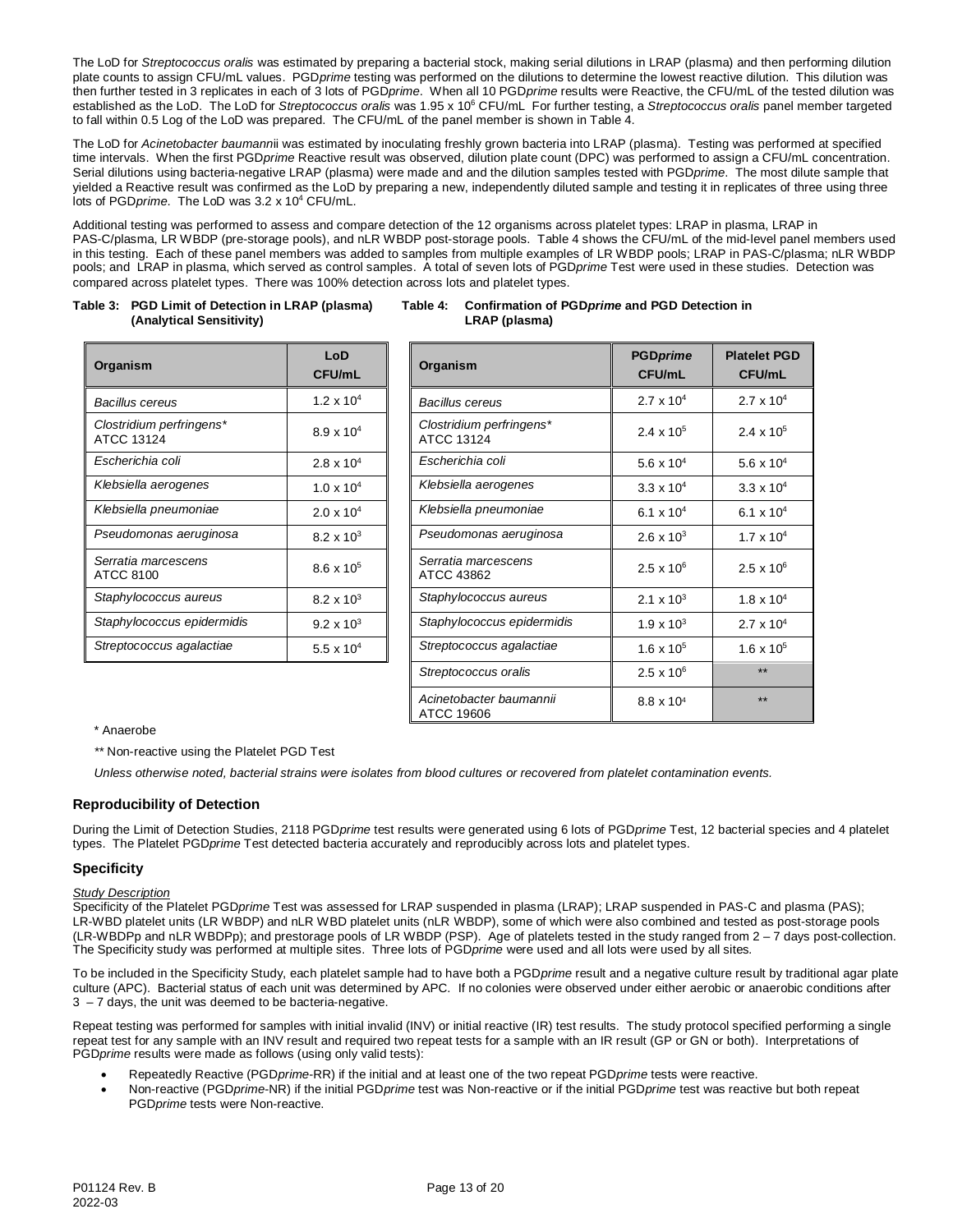Specificity was calculated for each platelet type as the percent of culture-negative units that would lead to a PGD*prime-*NR interpretation. One-sided 95% confidence limits were calculated using the Wilson method. Table 5 summarizes the Specificity observed for PGD*prime* with various platelet types. Out of 3,036 unique samples, 2 were initially reactive (IR), 1 was NR upon retest. One sample was classified as indeterminate (IND) as retest results were inconclusive based on the retest protocol that was followed.

|                  |                | <b>Results</b> |             | <b>Initial Specificity</b> |                 |                                | <b>Final Specificity</b> |                                |
|------------------|----------------|----------------|-------------|----------------------------|-----------------|--------------------------------|--------------------------|--------------------------------|
| <b>Unit Type</b> | <b>IR</b>      | <b>NR</b>      | <b>IND</b>  | All                        | <b>Estimate</b> | <b>Lower 1-Sided</b><br>95% CL | <b>Estimate</b>          | <b>Lower 1-Sided</b><br>95% CL |
| LR WBDP*         | $\overline{2}$ | 499            | 1           | 502                        | 99.4%           | 98.5%                          | 99.8%                    | 99.1%                          |
|                  |                |                |             | 501                        |                 |                                | 100.0%                   | 99.5%                          |
| LR WBDPp         | $\mathbf 0$    | 77             | $\mathbf 0$ | 77                         | 100.0%          | 96.6%                          |                          | 96.6%                          |
| LRAP             | $\Omega$       | 1,285          | $\Omega$    | 1,285                      | 100.0%          | 99.8%                          | 100.0%                   | 99.8%                          |
| nLR WBDP         | $\Omega$       | 140            | $\Omega$    | 140                        | 100.0%          | 98.1%                          | 100.0%                   | 98.1%                          |
| nLR WBDPp        | $\Omega$       | 110            | $\Omega$    | 110                        | 100.0%          | 97.6%                          | 100.0%                   | 97.6%                          |
| PAS              | $\Omega$       | 617            | $\Omega$    | 617                        | 100.0%          | 99.6%                          | 100.0%                   | 99.6%                          |
| <b>PSP</b>       | $\Omega$       | 305            | $\Omega$    | 305                        | 100.0%          | 99.1%                          | 100.0%                   | 99.1%                          |
| All              |                | 3,033          | 3,036       |                            | 99.9%           | 100.0%                         | 99.9%                    |                                |
|                  | $\overline{2}$ |                | 1           |                            | 100.0%          |                                | 100.0%                   | 99.9%                          |

**Table 5: Summary of PGD***prime* **Results by Platelet Type**

\* Reported both with (N = 502) and without (N = 501) the sample classified as IND because the IR for that sample was not resolved by the repeat testing protocol used, making it impossible to interpret as either NR or RR.

# **Analytical Growth Model Studies for Bacterial Detection in Platelets**

# *Analytical Growth Studies: Description*

The ability of the Platelet PGD*prime* Test to detect bacteria growing in platelets was evaluated by determining the time to bacterial detection. Three lots of Platelet PGD*prime* were used in each study. All bacterial species and conditions were tested in duplicate with each study lot. Platelet units were inoculated at the bacterial levels listed in Table 6. Neither *Clostridium perfringens* nor *Streptococcus oralis* grew reliably in LRAP units and, therefore, were not included in these studies.

Platelet units were aliquoted in volumes of at least 50 mL into multiple, smaller platelet bags. At initiation (T=0), each platelet bag was inoculated with an estimated 10 CFU/mL of one bacterial species. One bag was inoculated with PBS only and held as a negative control for growth. After 2 hours, samples were withdrawn from inoculated bags for semi-quantitative culture. Inoculated bags with bacterial concentration between 1 and 30 CFU/mL were blind coded and continued in the study.

At 24 hours post inoculation and every 12 hours thereafter each bag was sampled and tested in duplicate with each of 3 PGD*prime* Test lots until all PGD*prime* results were Reactive for two time points in a row.. A second culture, including bacterial identification, was performed on each bag after reactive results were observed.. The second culture confirmed the Platelet PGD*prime* Test results and the bacterial growth status of the bag. Time to detection was tabulated for each bacterial species. Study results are shown in Table 6. Not all bacterial species grew in one attempt. Two species, required additional growth attempts. Three growth attempts were required for *Klebsiella aerogenes*. S*treptococcus agalactiae* did not grow in four attempts but did grow successfully in a fifth attempt.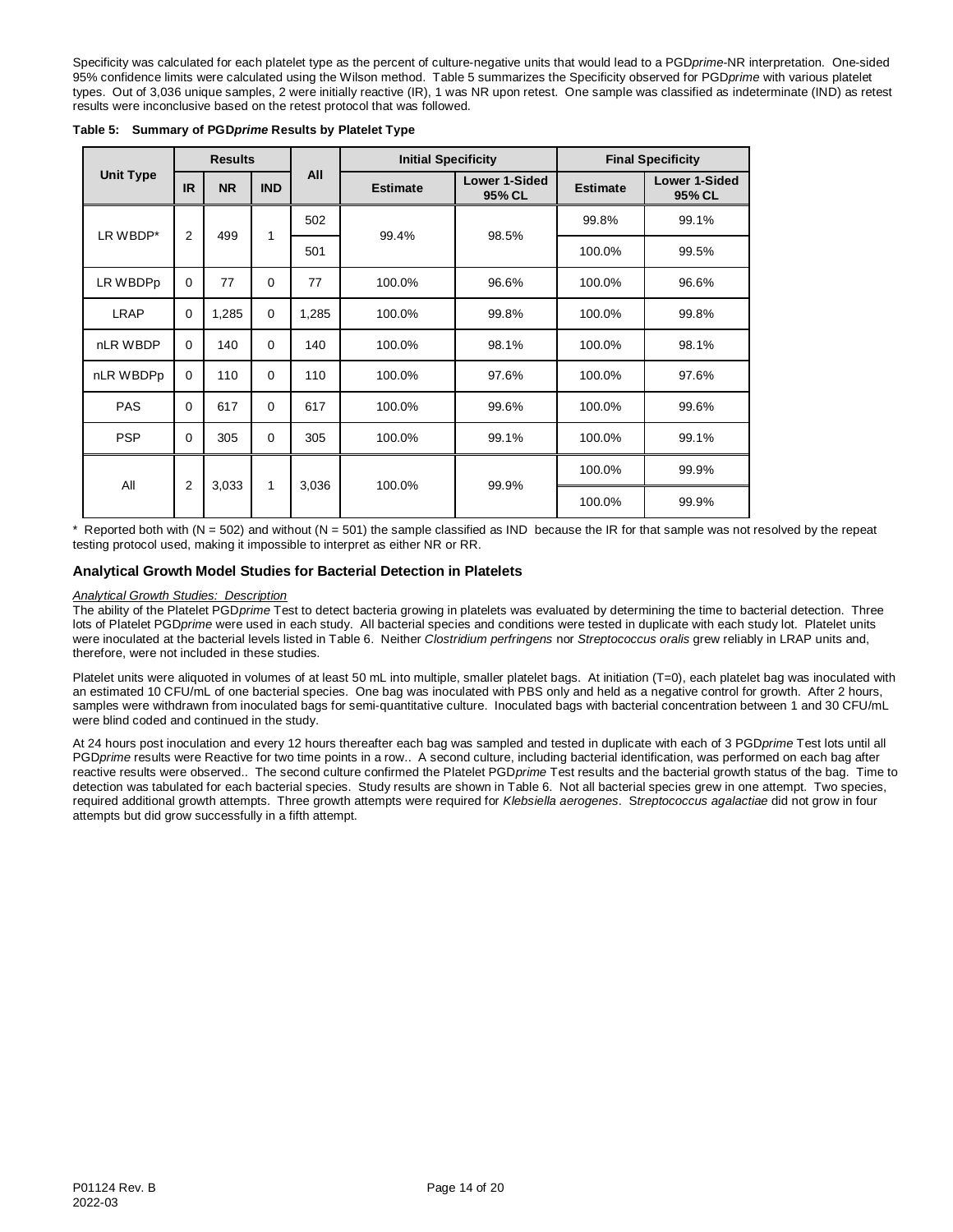#### **Table 6: Analytical Growth Studies: Results – LRAP Suspended in Plasma**

| <b>Bacteria</b>                            | <b>Bacterial</b><br><b>Concentration at</b> | Number of Test Samples Detected by PGDprime at Testing<br><b>Time Point</b><br>$(n = 6)$ |          |             |          |              |          |          |        | <b>Second</b><br><b>Culture</b> |
|--------------------------------------------|---------------------------------------------|------------------------------------------------------------------------------------------|----------|-------------|----------|--------------|----------|----------|--------|---------------------------------|
|                                            | inoculation<br>(CFU/mL)                     | 24 hr                                                                                    | 36 hr    | 48 hr       | 60 hr    | <b>72 hr</b> | 84 hr    | 96 hr    | 108 hr | <b>Result</b>                   |
| <b>Bacillus cereus</b><br><b>ATCC 7064</b> | 18.8                                        | 6                                                                                        | 6        |             |          |              |          |          |        | Pos                             |
| Escherichia coli                           | 9.8                                         | $\Omega$                                                                                 | $\Omega$ | $\Omega$    | $\Omega$ | $\Omega$     | $\Omega$ | 6        | 6      | Pos                             |
|                                            | 6.3                                         | $\Omega$                                                                                 | $\Omega$ | $\mathbf 0$ | 6        | 6            |          |          |        | Pos                             |
| Klebsiella aerogenes                       | 5.8                                         | $\Omega$                                                                                 | $\Omega$ | $\Omega$    | $\Omega$ | 6            | 6        |          |        | Pos                             |
| Klebsiella pneumoniae                      | 6.5                                         | $\Omega$                                                                                 | 6        | 6           |          |              |          |          |        | Pos                             |
| Pseudomonas aeruginosa                     | 21                                          | $\Omega$                                                                                 | $\Omega$ | $\mathbf 0$ | $\Omega$ | $\Omega$     | 6        | 6        |        | Pos                             |
| Serratia marcescens<br>ATCC 43862          | 3.8                                         | $\Omega$                                                                                 | $\Omega$ | 6           | 6        |              |          |          |        | Pos                             |
| Staphylococcus aureus<br>ATCC 27217        | 17.3                                        | $\Omega$                                                                                 | $\Omega$ | 6           | 6        |              |          |          |        | Pos                             |
| Staphylococcus epidermidis<br>ATCC 49134   | 16.3                                        | $\Omega$                                                                                 | $\Omega$ | $\Omega$    | $\Omega$ | $\Omega$     | 6        | 6        |        | Pos                             |
| Streptococcus agalactiae<br>ATCC 12927     | 13.8                                        | $\Omega$                                                                                 | $\Omega$ | $\Omega$    | $\Omega$ | $\Omega$     | $\Omega$ | $\Omega$ | $6*$   | Pos                             |
| Acinetobacter baumannii<br>ATCC 19606      | 27.5                                        | 6                                                                                        | 6        |             |          |              |          |          |        | Pos                             |

*Unless otherwise noted, bacterial strains were isolates from blood cultures or recovered from platelet contamination events.* \* Reactive PGD*prime* results confirmed by subsequent testing at 120 hr.

## *Ultra Low Inoculum Studies: Description*

The objective of these studies was to demonstrate that the Platelet PGD*prime* Test was able to detect bacteria missed by early culture due to sampling error. Each study was performed using three lots of Platelet PGD*prime* Test and leukocyte reduced platelets (LRAP in plasma, LRAP in PAS-C and plasma, and pools of LR WBDP). The first study evaluated 3 bacterial species: a Gram-positive (*Bacillus cereus*), a Gram-negative (*Klebsiella pneumoniae*) and a slower growing organism (*Staphylococcus epidermidis*). The second study tested *Acinetobacter baumannii*. In both studies a negative control was also prepared by inoculating PBS into the same platelet matrices. Inoculated units were blind coded so that the technologist performing testing was unaware of the expected results.

Bacteria were inoculated at very low titer (targeting < 200 CFU per bag) into each bag, allowed to mix on platelet rockers for 1 to 2 hours and then sampled for initial testing by culture. Ten ≥ 4.5 mL samples were removed from each bag. A 1 mL volume from each sampling was added to each of four agar plates and incubated under aerobic conditions only as no anaerobic organisms were inoculated. Plates were monitored for growth. An inoculated bag was excluded from further study if colonies were observed on 10 of the 10 samples (indicating no culture sampling error). If colonies were observed on fewer than 10 of the 10 samples (indicating culture sampling error), the inoculated bag qualified for study inclusion.

Samples collected at 24 hours post inoculation and every 12 hours thereafter were tested in duplicate using three PGD*prime* Test lots. For LR WBDP, one volume of inoculated platelet was combined with five volumes of uninoculated pooled platelets to prepare a pooled sample at the time of testing. Testing continued until reactive results were observed on all six PGD*prime* Test devices for at least two samplings in a row. A second culture, including bacterial identification, was performed on each bag after reactive results were observed. The second culture confirmed the Platelet PGD*prime* Test results and the bacterial growth status of the bag.

# *Ultra Low Inoculum Studies: Results – LRAP Suspended in Plasma*

Of 16 bags inoculated, six supported bacterial growth (see Table 7). Of 60 initial culture samples taken from these six bags, 42 demonstrated sampling error resulting in false negative culture results. PGD*prime* Test results for these six bags were reactive starting 24 hours after inoculation of the bag. The times to detection of the two bags inoculated with *Bacillus cerus* were 24 and 36 hours. Time to detection for the bag inoculated with *Klebsiella pneumoniae* was 36 hours and was 96 hours for the two bags inoculated with *Staphylococcus epidermidis*. Time to detection for the bag inoculated with *Acinetobacter baumannii* was 96 hours. The Platelet PGD*prime* Test was able to detect bacterial contamination in LRAP (plasma) units when an early culture did not reliably detect bacteria due to sampling error.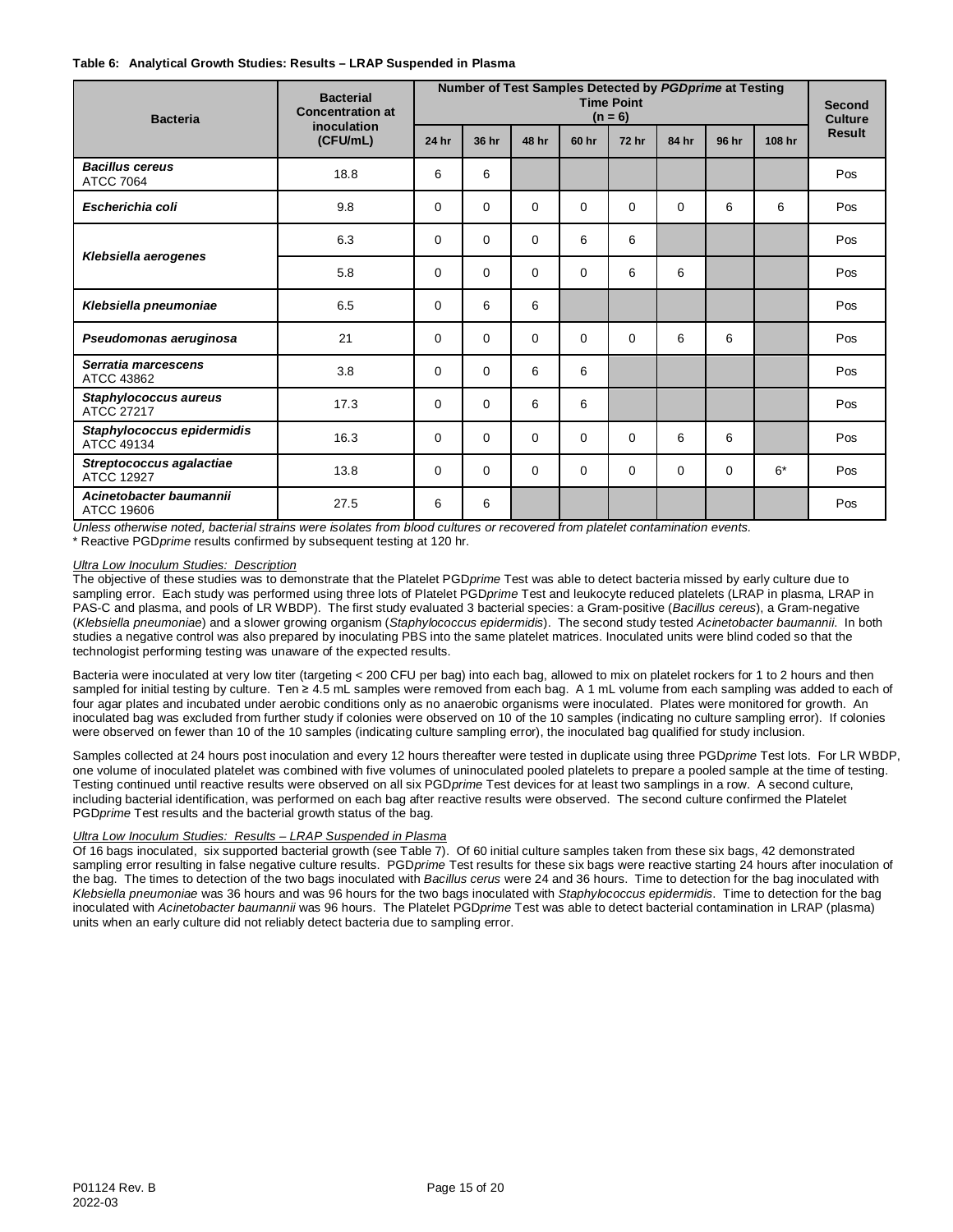# **Table 7: Ultra Low Inoculum Studies: Results – LRAP Suspended in Plasma**

| <b>Bacteria</b>                            | <b>Bacterial</b><br>Concentration<br>at Inoculation | <b>Initial</b><br><b>Culture</b><br><b>Samples</b> | Number of Test Samples Detected by PGDprime at<br><b>Testing Time Point</b><br>$(n = 6)$ |          |          |          |          |          |          |           | <b>Second</b><br><b>Culture</b> |
|--------------------------------------------|-----------------------------------------------------|----------------------------------------------------|------------------------------------------------------------------------------------------|----------|----------|----------|----------|----------|----------|-----------|---------------------------------|
|                                            | (CFU/bag)                                           | <b>Positive</b>                                    | 24<br>hr                                                                                 | 36<br>hr | 48<br>hr | 60<br>hr | 72<br>hr | 84<br>hr | 96<br>hr | 108<br>hr | <b>Result</b>                   |
| <b>Bacillus cereus</b><br><b>ATCC 7064</b> |                                                     |                                                    |                                                                                          |          |          |          |          |          |          |           |                                 |
| Bag 1                                      | 117.3                                               | 5 of 10                                            | 6                                                                                        | 6        |          |          |          |          |          |           | Pos                             |
| Bag 2                                      | 11.73                                               | 3 of 10                                            | $\mathbf 0$                                                                              | 6        | 6        |          |          |          |          |           | Pos                             |
| Klebsiella pneumoniae                      |                                                     |                                                    |                                                                                          |          |          |          |          |          |          |           |                                 |
| Bag 3                                      | 1.45                                                | 0 of 10                                            | $\mathbf 0$                                                                              | 6        | 6        |          |          |          |          |           | Pos                             |
| Staphylococcus epidermidis<br>ATCC 49134   |                                                     |                                                    |                                                                                          |          |          |          |          |          |          |           |                                 |
| Bag 4                                      | 17.0                                                | 0 of 10                                            | $\Omega$                                                                                 | 0        | $\Omega$ | 0        | 0        | $\Omega$ | 6        | 6         | Pos                             |
| Bag 5                                      | 162.8                                               | 7 of 10                                            | $\Omega$                                                                                 | $\Omega$ | 0        | $\Omega$ | $\Omega$ | 0        | 6        | 6         | Pos                             |
|                                            |                                                     |                                                    |                                                                                          |          |          |          |          |          |          |           |                                 |
| ATCC 19606                                 | Acinetobacter baumannii                             |                                                    |                                                                                          |          |          |          |          |          |          |           |                                 |
| Bag 6                                      | 24.0                                                | 3 of 10                                            | $\mathbf 0$                                                                              | 0        | 0        | 0        | 0        | $\Omega$ | 6        | 6         | Pos                             |

*Ultra Low Inoculum Studies: Results – LRAP Suspended in PAS-C and Plasma*

Of 12 bags inoculated, six supported bacterial growth (see Table 8). Of 60 initial culture samples taken from these six bags, 31 demonstrated sampling error resulting in false negative culture results. PGD*prime* Test results for these six bags were reactive starting at 36 hours after inoculation of the bag. The time to detection of *Bacillus cerus* was 36 hours. *Klebsiella pneumoniae* was detected at 36 hours in both inoculated bags. The time to detection of *Staphylococcus epidermidis* was 96 hours. *Acinetobacter baumannii* was detected at 48 hours for one inoculated bag and at 60 hours for the other.

The Platelet PGD*prime* was able to detect bacterial contamination in LRAP suspended in PAS-C and plasma when early culture did not reliably detect bacteria due to sampling error.

#### **Table 8: Ultra Low Inoculum Studies: Results - LRAP Suspended in PAS-C and Plasma**

| <b>Bacteria</b> | <b>Bacterial</b><br>Concentration<br>at Inoculation<br>(CFU/bag) | <b>Initial</b><br>Culture<br><b>Samples</b> |       | Number of Test Samples Detected by PGD prime at Testing<br><b>Time Point</b><br>$(n = 6)$ |       |       |              |       |       |        |
|-----------------|------------------------------------------------------------------|---------------------------------------------|-------|-------------------------------------------------------------------------------------------|-------|-------|--------------|-------|-------|--------|
|                 |                                                                  | <b>Positive</b>                             | 24 hr | 36 hr                                                                                     | 48 hr | 60 hr | <b>72 hr</b> | 84 hr | 96 hr | Result |

| <b>Bacillus cereus</b><br><b>ATCC 7064</b> |      |         |  |  |  |     |
|--------------------------------------------|------|---------|--|--|--|-----|
| Bag 1                                      | 56.1 | 6 of 10 |  |  |  | Pos |

| Klebsiella pneumoniae |       |         |  |  |  |     |
|-----------------------|-------|---------|--|--|--|-----|
| Bag 2                 | 25.1  | 5 of 10 |  |  |  | Pos |
| Bag 3                 | 188.4 | 9 of 10 |  |  |  | Pos |

| Staphylococcus epidermidis<br>ATCC 49134 |      |         |   |   |   |   |   |   |   |     |
|------------------------------------------|------|---------|---|---|---|---|---|---|---|-----|
| Bag 4                                    | 66.1 | 4 of 10 | 0 | 0 | 0 | 0 | 0 | 0 | 6 | Pos |
|                                          |      |         |   |   |   |   |   |   |   |     |
| Acinetobacter baumannii<br>ATCC 19606    |      |         |   |   |   |   |   |   |   |     |
| Bag 5                                    | 6    | 1 of 10 | 0 | 0 | 6 | 6 |   |   |   |     |
| Bag 6                                    | 54   | 4 of 10 | 0 | 0 | າ | 6 | 6 |   |   |     |

*Ultra Low Inoculum Studies: Results – Pools of LR WBDP Suspended in Plasma*

Of 11 bags inoculated, five supported bacterial growth (see Table 9). Of 50 initial culture samples taken from these five bags, 34 demonstrated sampling error resulting in false negative culture results. Prior to testing, samples were prepared by combining one volume of inoculated platelet with five volumes of uninoculated pooled platelets. PGD*prime* Test results for these five bags were reactive starting at 36 hours after inoculation of the bag. Time to detection of *Bacillus cereus* was 36 hours for both inoculated bags. *Klebsiella pneumoniae* was also detected at 36 hours, while time to detection of *Staphylococcus epidermidis* was 96 hours. *Acinetobacter baumannii* was detected at 60 hours. The Platelet PGD*prime* Test was able to detect bacterial contamination in pools of LR WBDP suspended in plasma when early culture did not reliably detect bacteria due to sampling error.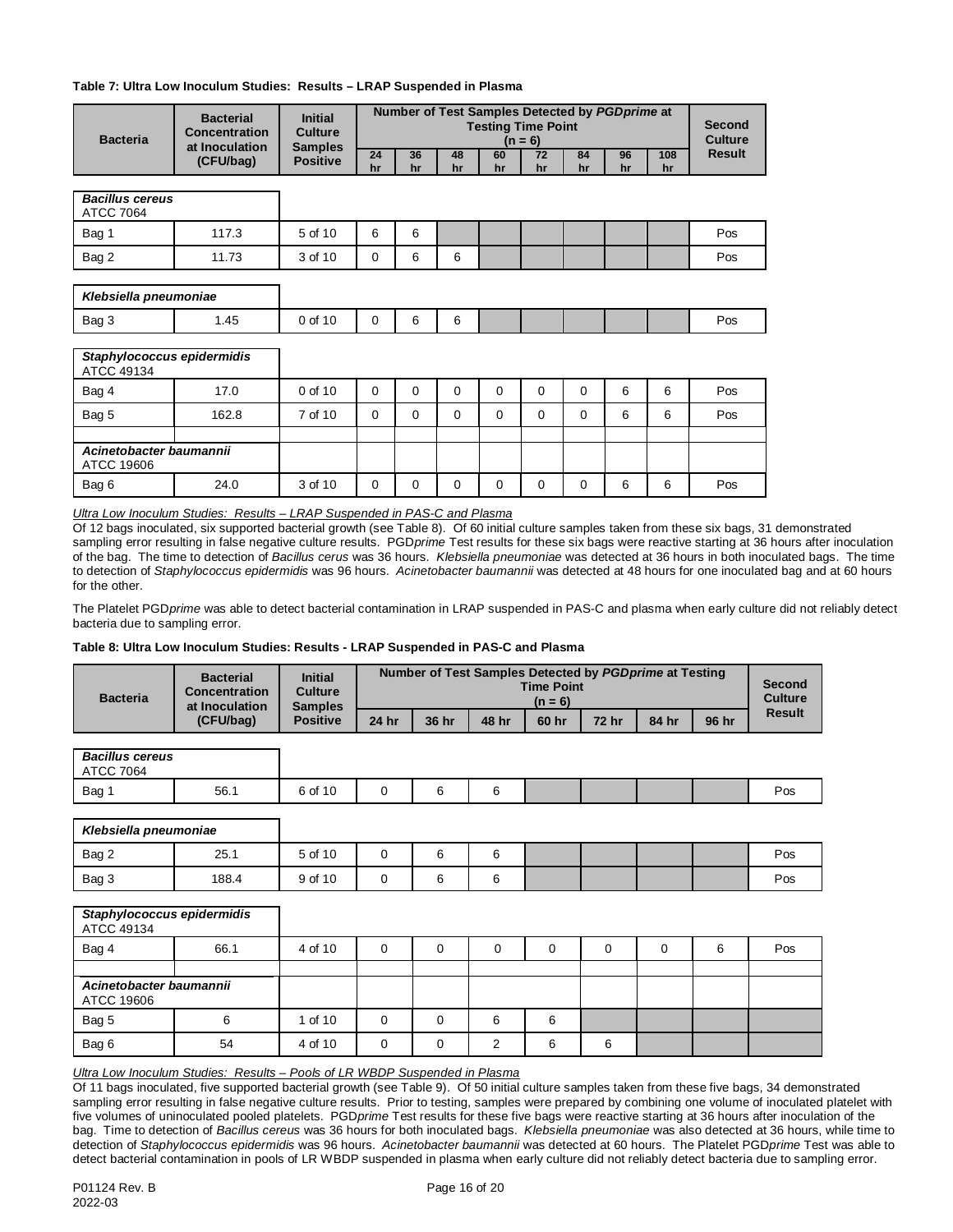# **Table 9: Ultra Low Inoculum Studies: Results – Pools of LR WBD Platelets Suspended in Plasma**

| <b>Bacteria</b>                            | <b>Bacterial</b><br>Concentration<br>at Inoculation | <b>Initial</b><br>Culture<br><b>Samples</b> | Number of Test Samples Detected by PGDprime at Testing<br><b>Time Point</b><br>$(n = 6)$ |          |       |       |              |       | <b>Second</b><br><b>Culture</b> |               |
|--------------------------------------------|-----------------------------------------------------|---------------------------------------------|------------------------------------------------------------------------------------------|----------|-------|-------|--------------|-------|---------------------------------|---------------|
|                                            | (CFU/bag)                                           | <b>Positive</b>                             | 24 hr                                                                                    | 36 hr    | 48 hr | 60 hr | <b>72 hr</b> | 84 hr | 96 hr                           | <b>Result</b> |
| <b>Bacillus cereus</b><br><b>ATCC 7064</b> |                                                     |                                             |                                                                                          |          |       |       |              |       |                                 |               |
| Bag 1                                      | 8.1                                                 | 1 of 10                                     | $\mathbf 0$                                                                              | 6        | 6     | 6     |              |       |                                 | Pos           |
| Bag 2                                      | 75.4                                                | 9 of 10                                     | $\mathbf 0$                                                                              | 6        | 6     | 6     |              |       |                                 | Pos           |
| Klebsiella pneumoniae<br>Bag 3             | 24.8                                                | 1 of 10                                     | 0                                                                                        | 0        | 6     | 6     | 6            | 6     | $12^{\dagger}$                  | Pos           |
| Staphylococcus epidermidis<br>ATCC 49134   |                                                     |                                             |                                                                                          |          |       |       |              |       |                                 |               |
| Bag 4                                      | 65.5                                                | 0 of 10                                     | $\mathbf 0$                                                                              | $\Omega$ | 0     | 0     | 0            | 0     | $12^+$                          | Pos           |
| Acinetobacter baumannii<br>ATCC 19606      |                                                     |                                             |                                                                                          |          |       |       |              |       |                                 |               |
|                                            | 79                                                  | 5 of 10                                     | $\mathbf 0$                                                                              | 0        | 0     | 6     | 6            |       |                                 | Pos           |

**Potentially Interfering Substances**

## **Study Description**

This study evaluated substances or sample conditions that might interfere with the ability of the Platelet PGD*prime* Test to correctly identify bacterialnegative platelet samples as Non-reactive and bacteria-positive samples as Reactive. The substances and conditions are listed in Table 10. All testing was performed using 12 bacteria-positive and 1 bacteria-negative panel members. A total of six lots of the Platelet PGD*prime* Test were used. Leukocyte reduced platelets (LRAP and LR WBDP/LR WBDPp) and nLR WBDP/nLR WBDPp were tested. At least five examples of each potentially interfering condition was tested for each platelet type, with the exception of RF and HAMA, where ten samples were tested.

#### **Table 10: Potentially Interfering Substances Tested**

|                         | <b>Substance Tested</b>                    | <b>Substance Level</b>                                             |  |  |  |  |
|-------------------------|--------------------------------------------|--------------------------------------------------------------------|--|--|--|--|
|                         |                                            | ds DNA (10 - 740 IU/mL)                                            |  |  |  |  |
|                         |                                            | ANA (Positive, qualitative test)                                   |  |  |  |  |
|                         | Autoimmune antibodies                      | RF: 16.9 - 272 IU/mL                                               |  |  |  |  |
|                         |                                            | Human anti-mouse antibody (HAMA): 10.5 - 189.1 ng/mL               |  |  |  |  |
| <b>Donor Conditions</b> |                                            | lgA (505 - 744 mg/dL)                                              |  |  |  |  |
|                         | Hypergammaglobulinemia                     | lgG (2105 to 3901 mg/dL)                                           |  |  |  |  |
|                         |                                            | IgM (461-933 mg/dL)                                                |  |  |  |  |
|                         | Lipemia                                    | 305-589 mg/dL                                                      |  |  |  |  |
|                         | Hypercholesterolemia                       | 352 to 1230 mg/dL                                                  |  |  |  |  |
|                         | Hyperproteinemia                           | $\geq 9$ g/dL                                                      |  |  |  |  |
|                         | Hypoproteinemia                            | 2.84-3.98 g/dL                                                     |  |  |  |  |
|                         | Hemolysis                                  | 0 - 350 µg/dL                                                      |  |  |  |  |
|                         | pH                                         | $5.5 - 8.5$                                                        |  |  |  |  |
| Conditions<br>Sample    | Platelet concentration (% normal / native) | 50% - 200% average concentration                                   |  |  |  |  |
|                         | Red blood cells (concentration in %)       | $0\% -0.7\%$                                                       |  |  |  |  |
|                         | White blood cells                          | $\sim$ 4 x 10 <sup>4</sup> – 4 x 10 <sup>5</sup> cells/mL for WBDP |  |  |  |  |
|                         | <b>Platelet Additive Solution</b>          | 0 and 100% for LRAP                                                |  |  |  |  |

*Results*

With the exception of one elevated IgM sample, there were no effects of the substances/conditions tested on the performance of the Platelet PGD*prime* Test when testing bacteria-positive panel members. One elevated IgM sample yielded a repeatable false negative result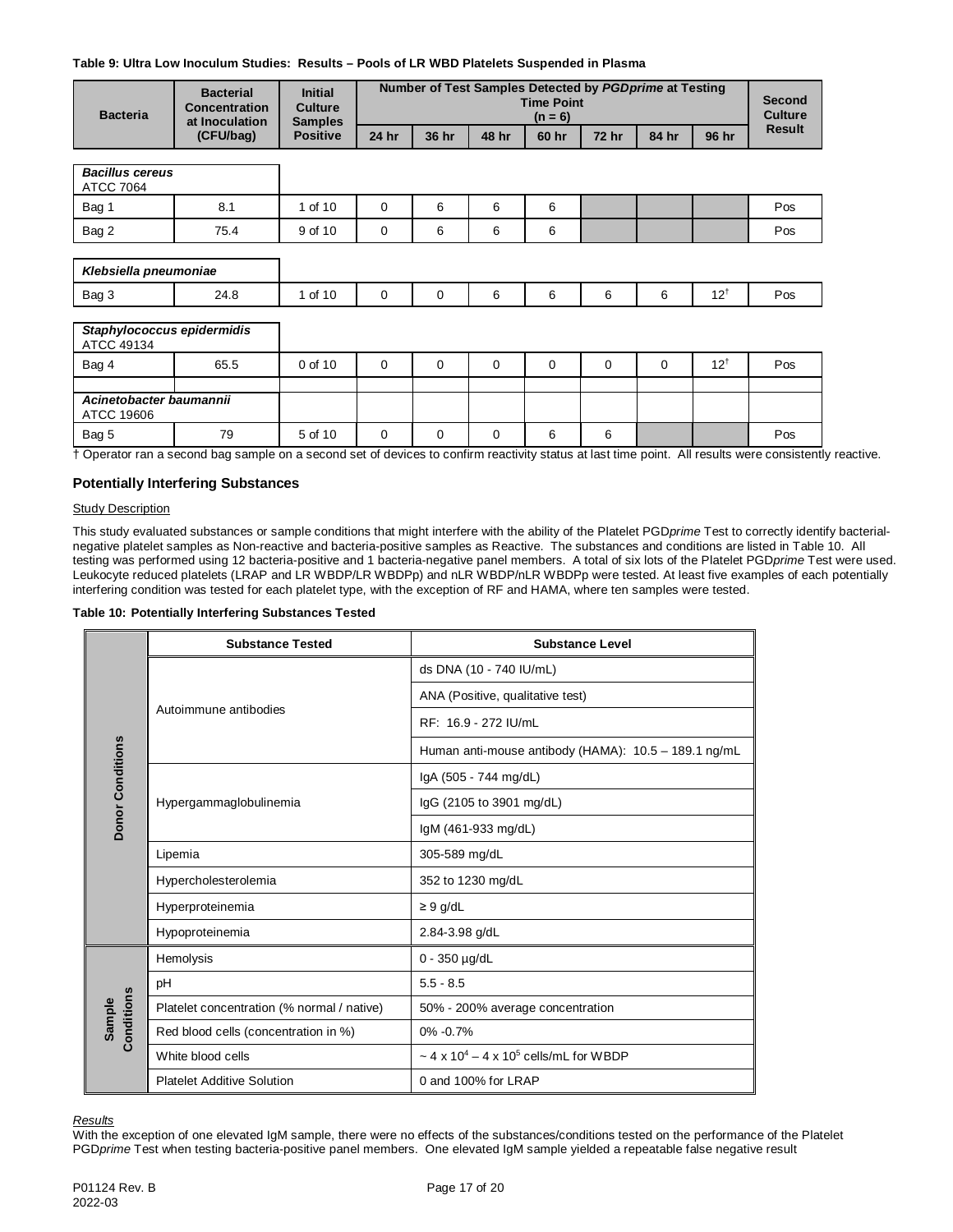with *Escherichia coli*, while all other bacteria were detected in the presence of this IgM sample. A possible explanation for this result is that the sample contains a high titer of antibodies specific to *Escherichia coli*.

The potential interferents purchased for use in evaluating donor conditions were not provided as sterile materials from the sample supplier. Six HAMA samples and one ANA sample produced reactive results on single Gram-negative lines, results that are consistent with the presence of bacterial antigens. One ds-DNA sample and two hyperproteinemia samples produced signals on multiple capture lines, indicative of non-specific reactions. All other samples representing donor conditions and all samples representing sample conditions produced Non-reactive results when tested in platelet samples absent bacterial panel members. One elevated IgM, one elevated IgG and 12 hyperproteinemia samples did not flow in the assay and yielded Invalid test results.

# **Prozone (Hook Effect)**

#### *Study Descriptio*n:

High titer bacterial samples were prepared from stocks of 12 bacterial strains to assess whether excess bacterial antigen would yield false Non-reactive results. See Table 11. Three lots of Platelet PGD*prime* were used in part one of the study and three different lots were used in part two of the study.

Study samples were provided as stock solutions that were diluted 1:10 into five units of each of the following platelet types: LRAP suspended in PAS-C and plasma, pools of nLR WBDP; pools of LR WBDP; and 6 units of LRAP in plasma. If any Invalid results or Non-reactive results were obtained, further 1:10 dilutions were made until valid and Reactive test result(s) were obtained.

#### *Results*

A total of 251 assays were performed using six lots of Platelet PGD*prime* Test. Table 11 shows the highest bacterial concentration platelet sample that provided a valid result for each of the organisms tested. All valid PGD*prime* assays correctly detected the presence of bacteria. There were no false negative results for any of the 12 bacteria tested.

(\*During testing, many samples containing >1010 CFU bacteria/mL, samples of *B. cereus* at 8.3 x 108 and *C. perfringens* at 1.2 x 109 were obviously viscous, cloudy and milky and resulted in invalid assays.)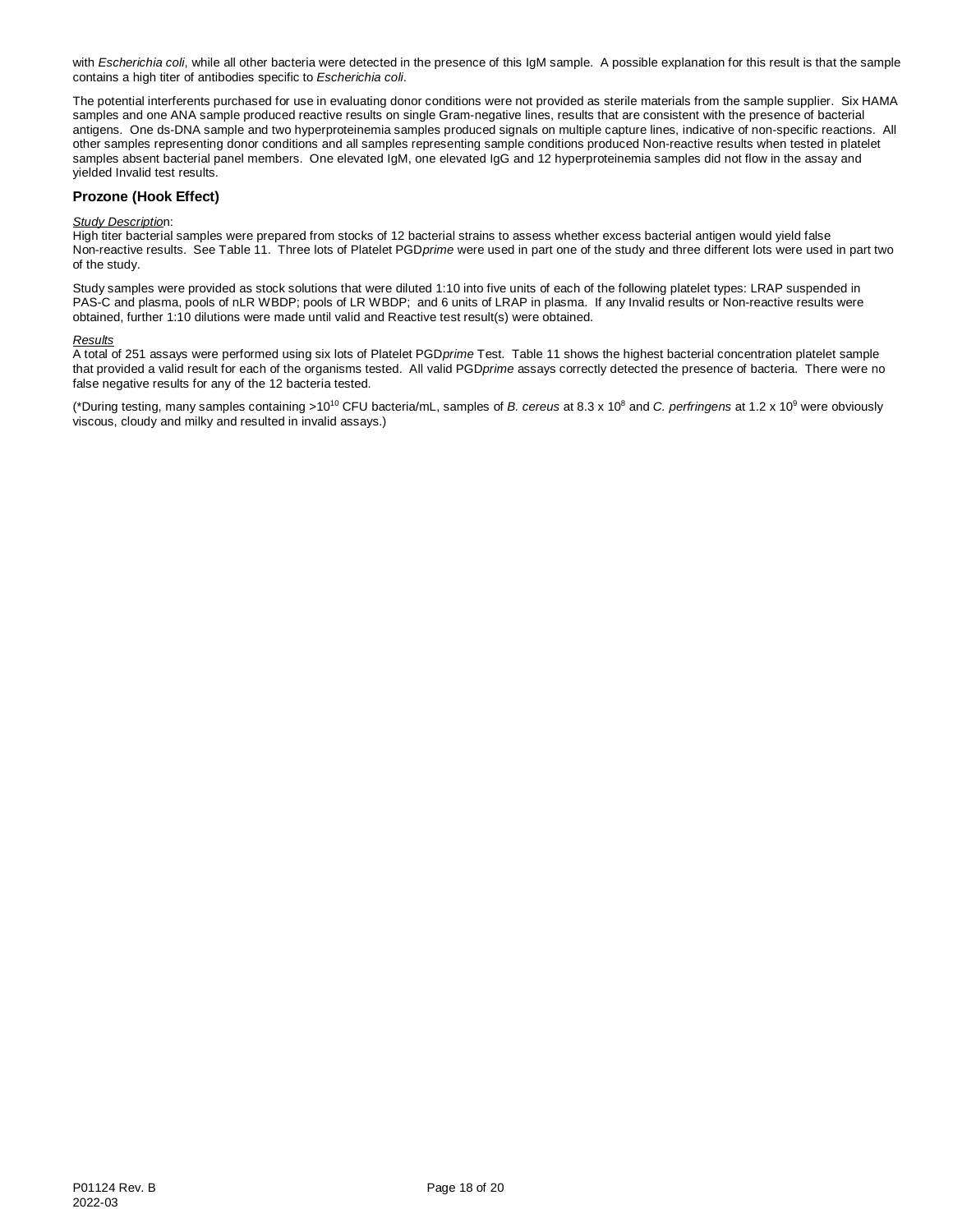|                                              | Maximum Concentration (CFU/mL) that Provided a Valid Result for All Tests, by Platelet Type |                                   |                                  |                                               |  |  |  |  |
|----------------------------------------------|---------------------------------------------------------------------------------------------|-----------------------------------|----------------------------------|-----------------------------------------------|--|--|--|--|
|                                              | LRAP (plasma)                                                                               | <b>LRAP (PAS-C and</b><br>plasma) | nLR-WBDPp<br>plasma)             | <b>Pre-storage Platelet</b><br>Pools (plasma) |  |  |  |  |
| <b>Bacteria</b>                              | $n = 6$                                                                                     | $n=5$                             | $n = 5$                          | $n = 5$                                       |  |  |  |  |
| <b>Bacillus cereus</b>                       | $8.3 \times 10^{7}$                                                                         | $8.3 \times 10^{7}$               | $8.3 \times 10^{6}$              | $8.3 \times 10^{7}$                           |  |  |  |  |
| <b>Clostridium perfringens</b><br>ATCC 13124 | $1.2 \times 10^8$                                                                           | $1.2 \times 10^8$                 | $1.2 \times 10^8$                | $1.2 \times 10^8$                             |  |  |  |  |
| Staphylococcus aureus                        | 5.3 x $10^9$                                                                                | 5.3 x $10^8$                      | 5.3 x $10^8$                     | 5.3 x $10^8$                                  |  |  |  |  |
| Staphylococcus epidermidis                   | $1.5 \times 10^{10}$                                                                        | $1.5 \times 10^{10}$              | $1.5 \times 10^{10}$             | $1.5 \times 10^{10}$                          |  |  |  |  |
| Streptococcus agalactiae                     | 2.6 x $10^{10}$                                                                             | 2.6 x $10^{10}$                   | $2.6 \times 10^{10}$             | $2.6 \times 10^{10}$                          |  |  |  |  |
| Escherichia coli                             | $1.8 \times 10^{9}$ <sup>+</sup>                                                            | $1.8 \times 10^9$ †               | $1.8 \times 10^{9}$ <sup>+</sup> | $1.8 \times 10^{9}$                           |  |  |  |  |
| Klebsiella aerogenes                         | $1.6 \times 10^{9}$                                                                         | $1.6 \times 10^{9}$               | $1.6 \times 10^{9}$              | $1.6 \times 10^{9}$                           |  |  |  |  |
| Klebsiella pneumoniae                        | $1.4 \times 10^{9}$                                                                         | $1.4 \times 10^{9}$               | $1.4 \times 10^{9}$              | $1.4 \times 10^{9}$                           |  |  |  |  |
| Pseudomonas aeruginosa                       | 2.1 x $10^9$                                                                                | 2.1 x $10^9$                      | 2.1 x $10^9$                     | 2.1 x $10^9$                                  |  |  |  |  |
| Serratia marcescens<br><b>ATCC 8100</b>      | $2.2 \times 10^9$                                                                           | $2.2 \times 10^9$                 | $2.2 \times 10^{9}$              | $2.2 \times 10^{9}$                           |  |  |  |  |
| <b>Streptococcus oralis</b>                  | 5.4 x $10^9$                                                                                | 5.4 x $10^8$ ‡                    | 5.4 x $10^8$ ‡                   | 5.4 x $10^9$                                  |  |  |  |  |
| Acinetobacter baumannii<br><b>ATCC 19606</b> | $7.6 \times 10^8$                                                                           | $7.6 \times 10^8$                 | $7.6 \times 10^8$                | $7.6 \times 10^8$                             |  |  |  |  |

*Unless otherwise noted, bacterial strains were isolates from blood cultures or recovered from platelet contamination events.*

♦ n=5 LRAP (plasma) tested with *Acinetobacter baumannii*

† At 1.8 x 1010 CFU/mL, 5 of 6 LRAP samples, 4 of 5 LRAP suspended in PAS-C and plasma samples and 4 of 5 nLR WBD platelet pools yielded valid PGD*prime* results and were detected; one sample per platelet type resulted in an invalid test.

 $\ddagger$  At 5.4 x 10<sup>9</sup> CFU/mL, 4 of 5 samples of LRAP (PAS-C and plasma) and 4 of 5 samples of pre-storage pools of platelets suspended in plasma yielded valid PGD*prime* results and were detected; one sample per platelet type resulted in an invalid test.